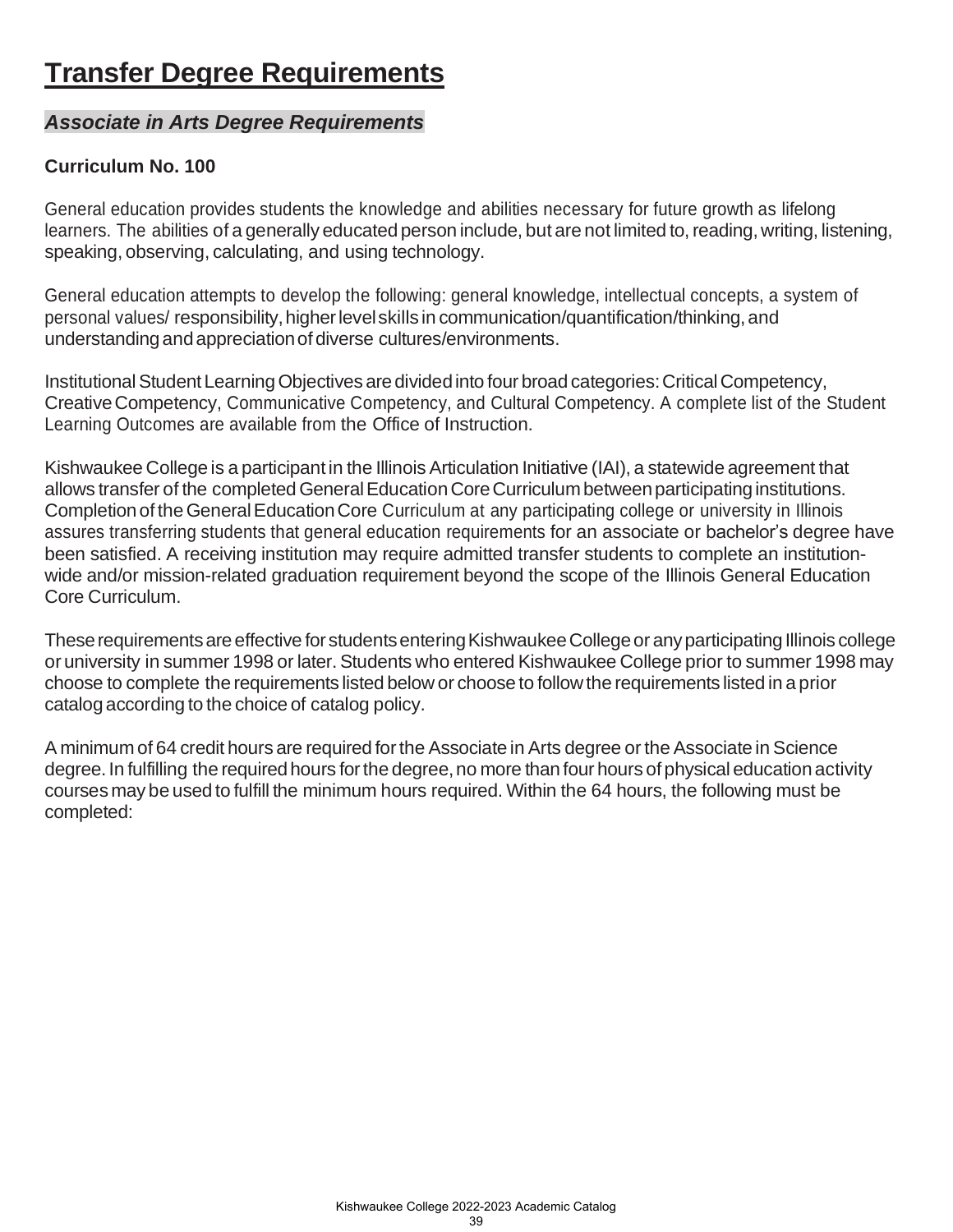## **Associate in Arts Degree Requirements**

**Curriculum No. 100**

### **I. GENERAL EDUCATION**

#### **COMMUNICATIONS – 9 CREDIT HOURS**

#### **Students must receive grades of "C" or higher in ENG 103 and 104.**

| COM 100 Oral Communication | (3) |
|----------------------------|-----|
| ENG 103 Composition I      | (3) |
| ENG 104 Composition II     | (3) |

#### **MATHEMATICS – 3 CREDIT HOURS**

| MAT 101        | <b>Topics in Mathematics</b>           | (3) |
|----------------|----------------------------------------|-----|
| <b>MAT 202</b> | Mathematics for Elementary Teachers II | (3) |

(Both MAT 201 and 202 must be satisfactorily completed to fulfill the three-hour mathematics requirement. This two-course sequence fulfills the general education requirement only for students seeking state certification as elementary teachers.)

| <b>MAT 208</b> | <b>Introductory Statistics</b>                   | (4) |
|----------------|--------------------------------------------------|-----|
| <b>MAT 210</b> | <b>Finite Mathematics</b>                        | (3) |
| <b>MAT 211</b> | <b>Calculus for Business and Social Sciences</b> | (4) |
| <b>MAT 220</b> | <b>Business Statistics</b>                       | (4) |
| <b>MAT 229</b> | <b>Calculus and Analytic Geometry I</b>          | (5) |
| <b>MAT 230</b> | <b>Calculus and Analytic Geometry II</b>         | (5) |
| <b>MAT 231</b> | <b>Calculus and Analytic Geometry III</b>        | (5) |

#### **SCIENCE – 7 CREDIT HOURS**

#### **Must include a course in life sciences and a course in physical science, and a lab corresponding to one of these courses.**

\*Denotes approved laboratory science course.

#### **LIFE SCIENCES – 3 TO 4 CREDIT HOURS**

| <b>BIO 101</b> | <b>Environmental Biology</b>      | (3) |
|----------------|-----------------------------------|-----|
| BIO 102*       | Environmental Biology Laboratory  | (1) |
| <b>BIO 103</b> | <b>General Biology</b>            | (3) |
| BIO 105*       | <b>General Biology Laboratory</b> | (1) |
| <b>BIO 109</b> | Human Biology                     | (3) |
| BIO 110*       | Human Biology Laboratory          | (1) |
| BIO 201*       | <b>Biology Principles I</b>       | (4) |

### *Attention Transfer Students:*

*The recommended courses listed should be reviewed with an Academic Advisor/Counselor to determine their applicability toward Kishwaukee College degree requirements as well as bachelor's degree requirements of the four-year institution to which the student will transfer. All graduation and degree requirements for the A.A. or A.S. degree must be satisfied.*

#### **PHYSICAL SCIENCES – 3 TO 4 CREDIT HOURS**

| CHE 110        | <b>Basic Chemistry</b>                 | (3) |
|----------------|----------------------------------------|-----|
| CHE 111*       | <b>Basic Chemistry Laboratory</b>      | (1) |
| CHE 210*       | <b>General Chemistry I</b>             | (5) |
| PHS 118*       | Physical Science Lab                   | (1) |
| <b>PHS 119</b> | Introduction to Physical Science       | (3) |
| <b>PHS 120</b> | Introduction to Physical Geology       | (3) |
| <b>PHS 130</b> | Introduction to Astronomy              | (3) |
| PHY 150        | <b>Introductory Physics</b>            | (3) |
| PHY 151*       | <b>Introductory Physics Laboratory</b> | (1) |
| PHY 250*       | <b>General Physics I</b>               | (4) |
| PHY 263        | <b>Fundamentals of Physics I</b>       | (4) |

#### **SOCIAL/BEHAVIORAL SCIENCE – 9 CREDIT HOURS**

#### **Must include courses in at least two disciplines**

| $\blacksquare$ ANT 120 | Introduction to Anthropology               | (3) |
|------------------------|--------------------------------------------|-----|
| <b>ANT 203</b>         | Introduction to Archaeology                | (3) |
| <b>ANT 220</b>         | Introduction to Cultural Anthropology      | (3) |
| <b>ANT 240</b>         | <b>Physical Anthropology</b>               | (3) |
| <b>ECO 160</b>         | Introduction to Economics                  | (3) |
| <b>ECO 260</b>         | Principles of Macroeconomics               | (3) |
| $ECO$ 261              | Principles of Microeconomics               | (3) |
| GEO 202                | Human Geography                            | (3) |
| <b>HIS 200</b>         | African American History                   | (3) |
| <b>PLS 140</b>         | <b>Introduction to American Government</b> |     |
|                        | and Politics                               | (3) |
| <b>PLS 210</b>         | International Relations                    | (3) |
| <b>PLS 240</b>         | <b>State and Local Government</b>          | (3) |
| <b>PSY 102</b>         | Introduction to Psychology                 | (3) |
| <b>PSY 225</b>         | Psychology of Childhood and Adolescence    | (3) |
| <b>PSY 280</b>         | Life-Span Human Development                | (3) |
| <b>PSY 286</b>         | Social Psychology                          | (3) |
| ■ SOC 170              | Introduction to Sociology                  | (3) |
| ■ SOC 200              | Race and Ethnic Relations                  | (3) |
| SOC 219                | Marriage and Family                        | (3) |
| ■ SOC 283              | Social Problems                            | (3) |

**Graduates earning the Associate in Arts meet the requirement for coursework on improving human relations as defined in Public Act 87-581, revised PA 90-0655. Courses meeting this requirement are designated with a**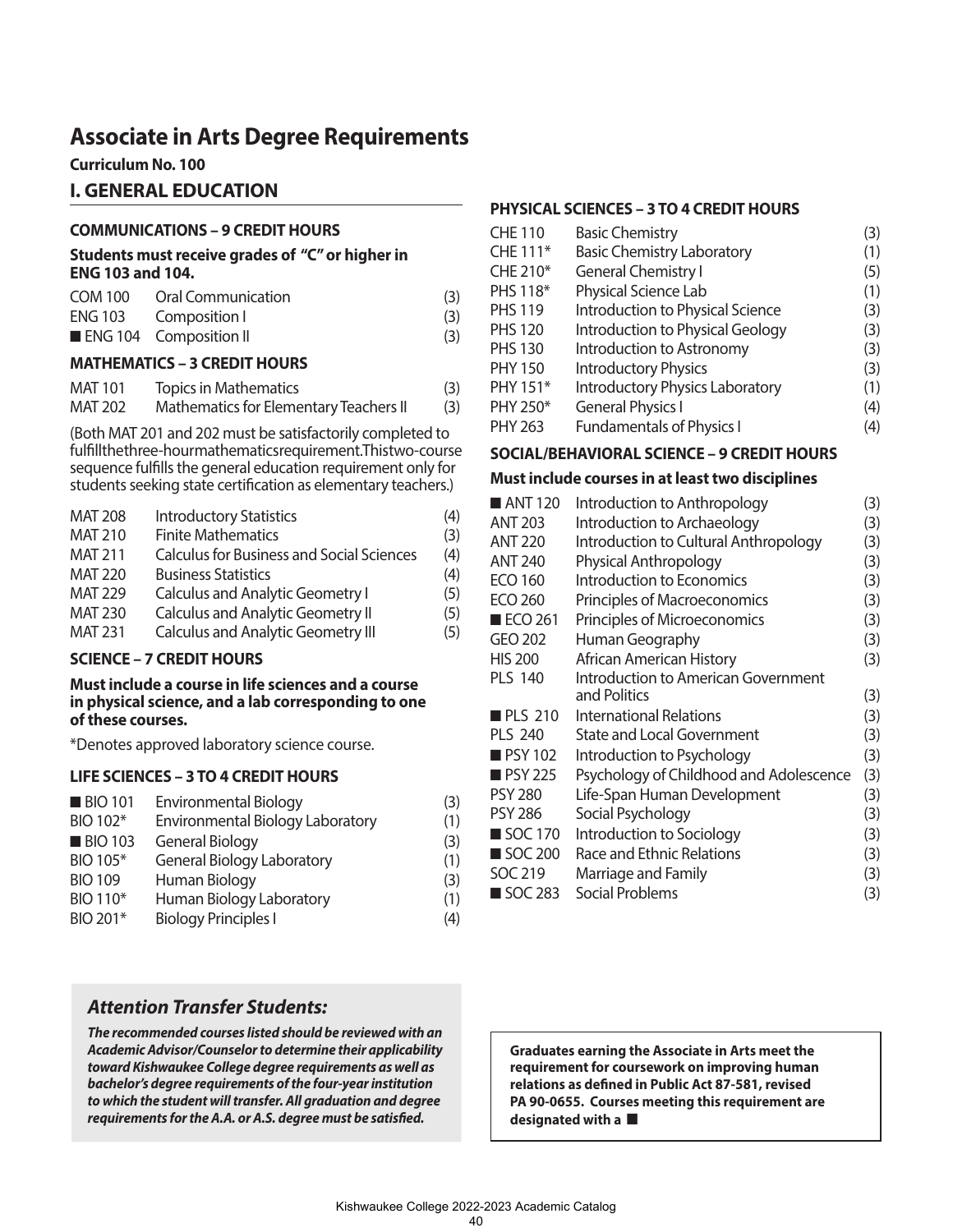#### **HUMANITIES AND FINE ARTS – 9 CREDIT HOURS**

**Must include one course in humanities, one course in fine arts, and one course in either humanities or fine arts.**

#### **HUMANITIES – 3 TO 6 CREDIT HOURS**

| <b>ENG 130</b>         | Introduction to Literature                       | (3) |
|------------------------|--------------------------------------------------|-----|
| <b>ENG 205</b>         | Introduction to Shakespeare                      | (3) |
| $\blacksquare$ ENG 206 | Introduction to Fiction                          | (3) |
| <b>ENG 212</b>         | American Literature: 1865 to Present             | (3) |
| <b>ENG 215</b>         | Children's Literature                            | (3) |
| <b>ENG 216</b>         | Introduction to Poetry                           | (3) |
| <b>ENG 217</b>         | Introduction to Drama                            | (3) |
| <b>ENG 283</b>         | Images of Women                                  | (3) |
| ENG 286**              | Literature and Film                              | (3) |
| <b>ENG 292</b>         | Non-Western Literature in English OR             | (3) |
| <b>FRN 202</b>         | Intermediate French II OR                        | (3) |
| <b>GER 202</b>         | Intermediate German II OR                        | (3) |
| <b>HIS 144</b>         | Western Civilization to 1715                     | (3) |
| <b>HIS 145</b>         | <b>Western Civilization since 1715</b>           | (3) |
| <b>HIS 172</b>         | World History to 1500                            | (3) |
| <b>HIS 220</b>         | United States History to 1877                    | (3) |
| <b>HIS 222</b>         | United States History Since1877                  | (3) |
| <b>HIS 249</b>         | History of Africa                                | (3) |
| HUM 119**              | Humanities: Historical Survey                    | (3) |
| HUM 129**              | Humanities: Topical Survey                       | (3) |
| <b>HUM 217</b>         | World Mythology                                  | (3) |
| <b>PHL 101</b>         | Introduction to Philosophy                       | (3) |
| <b>PHL 103</b>         | Introduction to Logic                            | (3) |
| <b>PHL 198</b>         | <b>World Religions</b>                           | (3) |
| <b>PHL 200</b>         | <b>Ethics</b>                                    | (3) |
| SPA 202                | Intermediate Spanish II                          | (3) |
|                        | <b>FINE ARTS - 3-6 CREDIT HOURS</b>              |     |
|                        | $\blacksquare$ ADT 303 . Lituation to V and Auto | (2) |

| ART 282        | Introduction to Visual Arts         | (3) |
|----------------|-------------------------------------|-----|
| <b>ART 291</b> | History of Art I Foundations        | (3) |
| <b>ART 292</b> | History of Art II Foundations       | (3) |
| ENG 286**      | Literature and Film                 | (3) |
| HUM 119**      | Humanities: Historical Survey       | (3) |
| HUM 129**      | Humanities: Topical Survey          | (3) |
| <b>HUM 150</b> | Introduction to Film Appreciation   | (3) |
| <b>MUS130</b>  | <b>Survey of American Music</b>     | (3) |
| <b>MUS 220</b> | <b>Music Appreciation</b>           | (3) |
| MUS 222        | Exploring Non-Western World Culture |     |
|                | <b>Through Music</b>                | (3) |
| <b>THE 203</b> | Introduction to Theatre             | (3) |

| **ENG 286, HUM 119 or HUM 129 can fulfill one |  |
|-----------------------------------------------|--|
| humanities/fine arts area but not both.       |  |

### **II. Student Success**

Students transferring from other institutions with 30 or more credit hours will be exempt from the Student Success requirement. This requirement will be waived for students pursuing a second degree at Kishwaukee College.

One of the following:

| <b>AGT 100</b> | <b>Orientation to Agricultural Careers</b> | (1) |
|----------------|--------------------------------------------|-----|
| CSD 100        | The College Experience                     | (2) |
| CSD 101        | Career Planning                            | (2) |
| <b>ENG 111</b> | College Study Skills                       | (2) |

### **III. Open Electives**

Courses used to meet the open elective requirement may be selected from 100/200 level courses in fine arts, humanities, mathematics, physical science, life science, social sciences, or other undergraduate-level credit courses. Courses should be chosen according to the student's intended major at the bachelor's degree level. Students should consult with a Kishwaukee College faculty advisor, academic advisor/ counselor, or the transfer institution to verify that selected courses will meet the requirement of the transfer institution. Educational Guarantees will be voided if this is not done.

A maximum of 4 credit hours of physical education activity credit can be applied to meeting this requirement.

### **IV. Additional Requirements**

- A. Meet the College's academic residency requirement: a minimum of 15 credit hours in 100/200 level course work must be completed at Kishwaukee College for each degree earned.
- B. Fulfill the cumulative grade point average requirement of 2.000 ("C") in all 100/200 level courses attempted at Kishwaukee College.
- C. Resolve any incomplete grades in Kishwaukee College course work.
- D. Apply for graduation through Kishwaukee College Self-Service located in myKC.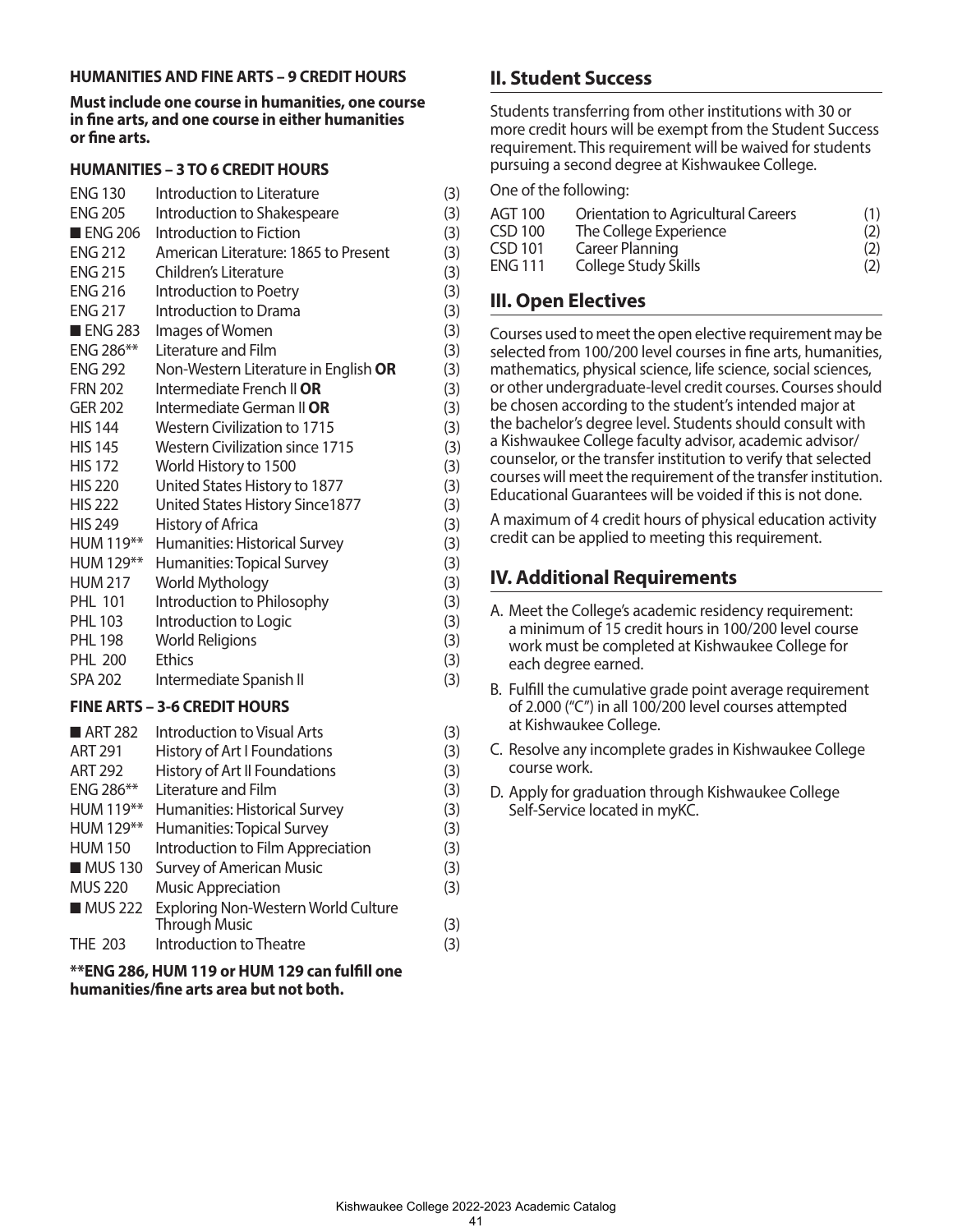### *Associate in Science Degree Requirements*

### **Curriculum No. 120**

General education provides students the knowledge and abilities necessary for future growth as lifelong learners. The abilities of a generally educated person include, but are not limited to, reading, writing, listening, speaking, observing, calculating, and using technology.

The goals of general education aim toward development of general knowledge and intellectual concepts; a system of personal values; higher level skills in communication, quantification, and thinking; and understanding and appreciation of diverse cultures and environments; and personal responsibility.

Institutional Student Learning Objectives are divided into four broad categories: Critical Competency, Creative Competency, Communicative Competency, and Cultural Competency. A complete list of the Student Learning Outcomes are available from the Office of Instruction.

Completion of this Associate in Science curriculum does not fulfill the requirements of the Illinois Articulation InitiativeGeneral Education Core Curriculum (GECC). Students will need to complete the general education requirementsof the institution to which they transfer. Post transfer students can complete three(3) credits of Social Science and three (3) credits of Humanities and Fine Arts at the Illinois 4-year public institution to complete the GECC requirement. **It is strongly recommended you consult with your Kishwaukee College advisor/counselor regarding the GECC requirements to transfer.**

These requirements are effective for students entering Kishwaukee College or any participating Illinois college or university in summer 2016 or later.

A minimum of 64 credit hours are required forthe Associate in Science degree. In fulfilling the required hours for the degree, no more than four hours of physical education activity courses may be used to fulfill the minimum hours required.Within the 64 hours, the following must be completed: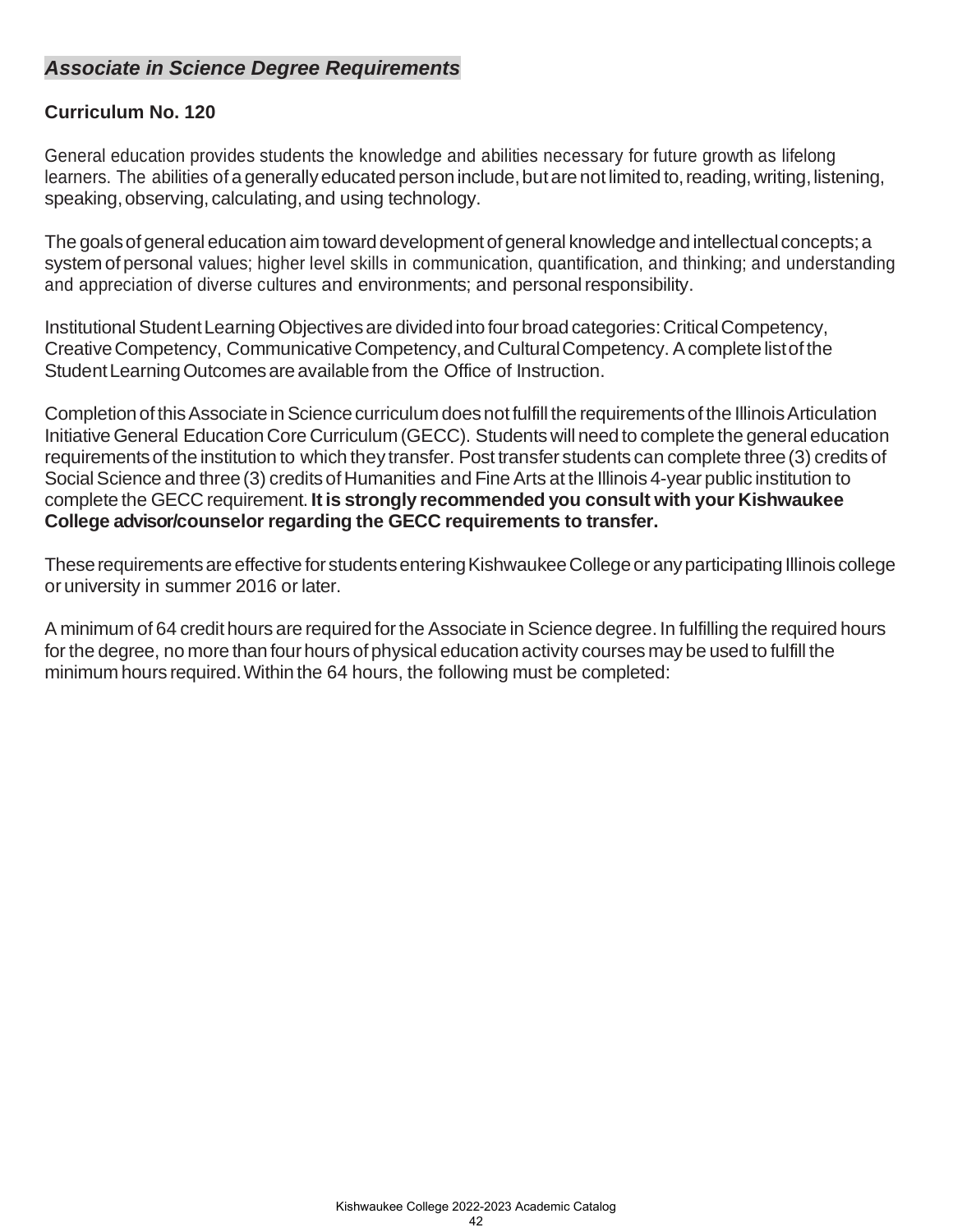## **Associate in Science Degree Requirements**

**Curriculum No. 120**

### **I. GENERAL EDUCATION**

#### **COMMUNICATIONS – 9 CREDIT HOURS**

**Students must receive grades of "C" or higher in ENG 103 and 104.**

| COM 100 Oral Communication | (3) |
|----------------------------|-----|
| ENG 103 Composition I      | (3) |
| ENG 104 Composition II     | (3) |

#### **MATHEMATICS – 6-9 CREDIT HOURS**

Students pursuing a mathematics pathway should take more mathematic credits.

Must choose 3-6 credits from these courses:

| <b>MAT 101</b> | <b>Topics in Mathematics</b>                     | (3) |
|----------------|--------------------------------------------------|-----|
| <b>MAT 202</b> | Mathematics for Elementary Teachers II           | (3) |
| <b>MAT 208</b> | <b>Introductory Statistics</b>                   | (4) |
| <b>MAT 210</b> | <b>Finite Mathematics</b>                        | (3) |
| <b>MAT 211</b> | <b>Calculus for Business and Social Sciences</b> | (4) |
| <b>MAT 220</b> | <b>Business Statistics</b>                       | (4) |
| <b>MAT 229</b> | <b>Calculus and Analytic Geometry I</b>          | (5) |
| <b>MAT 230</b> | <b>Calculus and Analytic Geometry II</b>         | (5) |
| <b>MAT 231</b> | <b>Calculus and Analytic Geometry III</b>        | (5) |
|                |                                                  |     |

An additional 3-6 credits may be selected from 100/200 level courses in mathematics.SCIENCE – 10-11 CREDIT HOURS Students pursuing a science pathway should take more science credits.

Must choose 7-8 credits from these courses.

#### **Must include a course in life sciences and a course in physical science, and a lab corresponding to one of these courses.**

#### **LIFE SCIENCES**

| <b>Environmental Biology</b>      | (3) |
|-----------------------------------|-----|
| Environmental Biology Laboratory  | (1) |
| <b>General Biology</b>            | (3) |
| <b>General Biology Laboratory</b> | (1) |
| Human Biology                     | (3) |
| Human Biology Laboratory          | (1) |
| <b>Biology Principles I</b>       | (4) |
|                                   |     |

#### **PHYSICAL SCIENCES**

| <b>CHE 110</b>                                               | <b>Basic Chemistry</b>                        | (3) |
|--------------------------------------------------------------|-----------------------------------------------|-----|
| CHE 111*                                                     | <b>Basic Chemistry Laboratory</b>             | (1) |
| CHE 210*                                                     | <b>General Chemistry I</b>                    | (5) |
| PHS 118*                                                     | Physical Science Lab                          | (1) |
| <b>PHS 119</b>                                               | Introduction to Physical Science              | (3) |
| <b>PHS 130</b>                                               | Introduction to Astronomy                     | (3) |
| <b>PHS 120</b>                                               | Introduction to Physical Geology              | (3) |
| <b>PHY 150</b>                                               | <b>Introductory Physics</b>                   | (3) |
| PHY 151*                                                     | Introductory Physics Laboratory               | (1) |
| PHY 250*                                                     | <b>General Physics I</b>                      | (4) |
| <b>PHY 263</b>                                               | <b>Fundamentals of Physics I</b>              | (4) |
| An additional 2-4 credits may be selected from 100/200 level |                                               |     |
|                                                              | courses in life sciences or physical sciences |     |

courses in life sciences or physical sciences.

\*Denotes laboratory course.

#### **SOCIAL/BEHAVIORAL SCIENCE – 6 CREDIT HOURS**

#### **Must include courses in at least two disciplines**

| $\blacksquare$ ANT 120 | Introduction to Anthropology            | (3) |
|------------------------|-----------------------------------------|-----|
| <b>ANT 203</b>         | Introduction to Archaeology             | (3) |
| <b>ANT 220</b>         | Introduction to Cultural Anthropology   | (3) |
| <b>ANT 240</b>         | <b>Physical Anthropology</b>            | (3) |
| <b>ECO 160</b>         | Introduction to Economics               | (3) |
| <b>ECO 260</b>         | Principles of Macroeconomics            | (3) |
| $\blacksquare$ ECO 261 | Principles of Microeconomics            | (3) |
| GEO 202                | Human Geography                         | (3) |
| <b>HIS 200</b>         | African American History                | (3) |
| <b>PLS 140</b>         | Introduction to American Government     |     |
|                        | and Politics                            | (3) |
| <b>PLS 210</b>         | International Relations                 | (3) |
| <b>PLS 240</b>         | <b>State and Local Government</b>       | (3) |
| <b>PSY</b> 102         | Introduction to Psychology              | (3) |
| $PSY$ 225              | Psychology of Childhood and Adolescence | (3) |
| <b>PSY 280</b>         | Life-Span Human Development             | (3) |
| <b>PSY 286</b>         | Social Psychology                       | (3) |
| ■ SOC 170              | Introduction to Sociology               | (3) |
| ■ SOC 200              | Race and Ethnic Relations               | (3) |
| SOC 219                | Marriage and Family                     | (3) |
| ■ SOC 283              | Social Problems                         | (3) |

### *Attention Transfer Students:*

*The recommended courses listed should be reviewed with an Academic Advisor/Counselor to determine their applicability toward Kishwaukee College degree requirements as well as bachelor's degree requirements of the four-year institution to which the student will transfer. All graduation and degree requirements for the A.A. or A.S. degree must be satisfied.*

**Graduates earning the Associate in Science meet the requirement for coursework on improving human relations as defined in Public Act 87-581, revised PA 90-0655. Courses meeting this requirement are designated with a**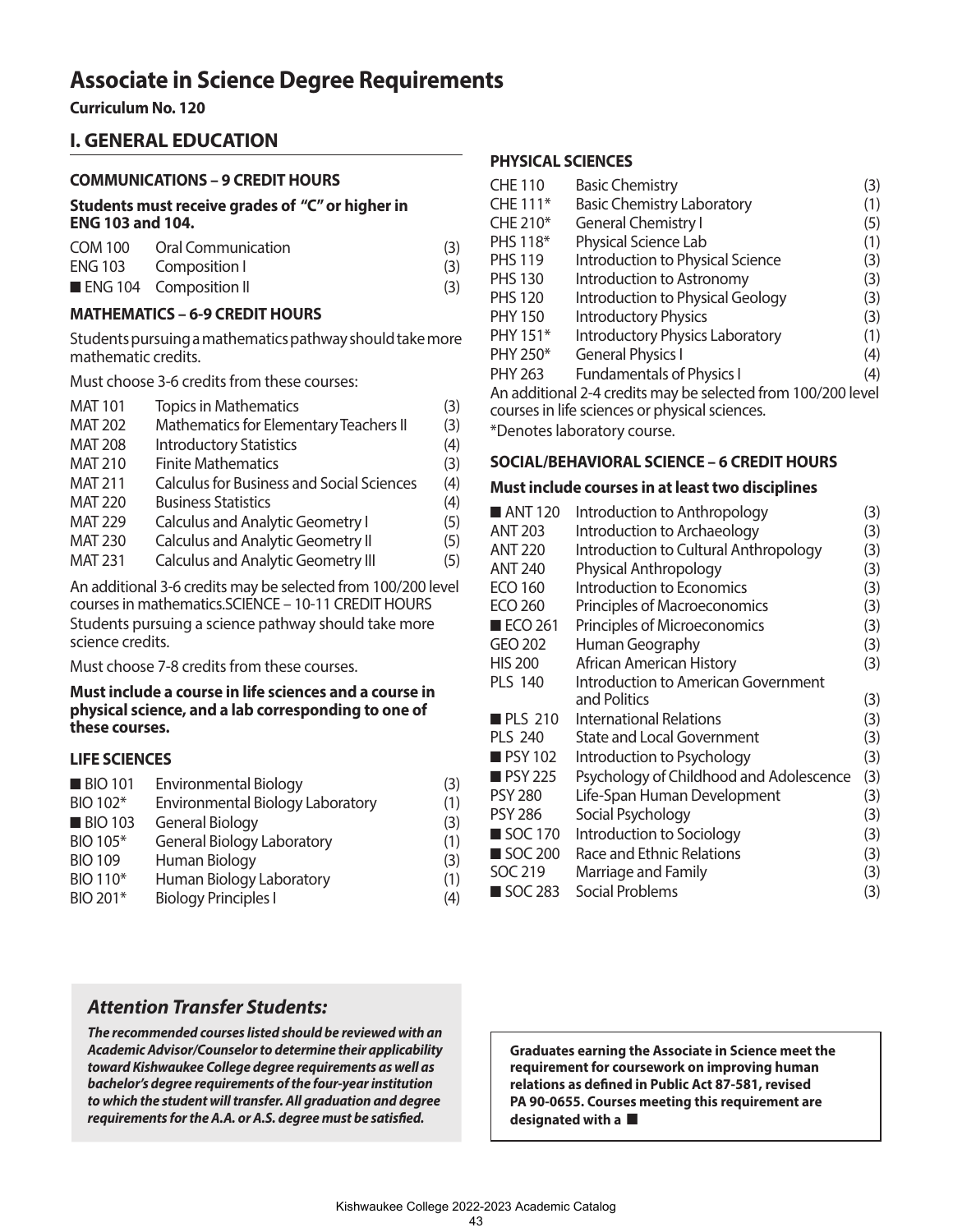#### **HUMANITIES AND FINE ARTS – 6 CREDIT HOURS**

#### **Must include one course in humanities, one course in fine arts.**

#### **HUMANITIES**

| <b>ENG 130</b>         | Introduction to Literature             | (3) |
|------------------------|----------------------------------------|-----|
| <b>ENG 205</b>         | Introduction to Shakespeare            | (3) |
| $\blacksquare$ ENG 206 | Introduction to Fiction                | (3) |
| <b>ENG 212</b>         | American Literature: 1865 to Present   | (3) |
| <b>ENG 215</b>         | Children's Literature                  | (3) |
| <b>ENG 216</b>         | Introduction to Poetry                 | (3) |
| <b>ENG 217</b>         | Introduction to Drama                  | (3) |
| <b>ENG 283</b>         | Images of Women                        | (3) |
| ENG 286**              | Literature and Film                    | (3) |
| <b>FRN 202</b>         | Intermediate French II OR              | (3) |
| <b>GER 202</b>         | Intermediate German II OR              | (3) |
| <b>HIS 144</b>         | <b>Western Civilization to 1715</b>    | (3) |
| <b>HIS 145</b>         | <b>Western Civilization since 1715</b> | (3) |
| <b>HIS 172</b>         | World History to 1500                  | (3) |
| <b>HIS 220</b>         | United States History to 1877          | (3) |
| <b>HIS 222</b>         | United States History Since1877        | (3) |
| <b>HIS 249</b>         | History of Africa                      | (3) |
| HUM 119**              | Humanities: Historical Survey          | (3) |
| HUM 129**              | Humanities: Topical Survey             | (3) |
| <b>HUM 217</b>         | World Mythology                        | (3) |
| <b>PHL 101</b>         | Introduction to Philosophy             | (3) |
| PHL 103                | Introduction to Logic                  | (3) |
| <b>PHL 198</b>         | <b>World Religions</b>                 | (3) |
| <b>PHL 200</b>         | <b>Ethics</b>                          | (3) |
| <b>SPA 202</b>         | Intermediate Spanish II                | (3) |
| FINIF A BEA            |                                        |     |

#### **FINE ARTS**

| ART 282        | <b>Introduction to Visual Arts</b>         | (3) |
|----------------|--------------------------------------------|-----|
| <b>ART 291</b> | History of Art I Foundations               | (3) |
| <b>ART 292</b> | History of Art II Foundations              | (3) |
| ENG 286**      | Literature and Film                        | (3) |
| HUM 119**      | Humanities: Historical Survey              | (3) |
| HUM 129**      | Humanities: Topical Survey                 | (3) |
| <b>HUM 150</b> | Introduction to Film Appreciation          | (3) |
| <b>MUS130</b>  | <b>Survey of American Music</b>            | (3) |
| <b>MUS 220</b> | <b>Music Appreciation</b>                  | (3) |
| <b>MUS 222</b> | <b>Exploring Non-Western World Culture</b> |     |
|                | <b>Through Music</b>                       | (3) |
| <b>THE 203</b> | Introduction to Theatre                    | (3) |

**\*\*ENG 286, HUM 119 or HUM 129 can fulfill one humanities/fine arts area but not both.**

### **II. Student Success**

Students transferring from other institutions with 30 or more credit hours will be exempt from the Student Success requirement. This requirement will be waived for students pursuing a second degree at Kishwaukee College.

One of the following:

| AGT 100        | <b>Orientation to Agricultural Careers</b> | (1) |
|----------------|--------------------------------------------|-----|
| CSD 100        | The College Experience                     | (2) |
| CSD 101        | Career Planning                            | (2) |
| <b>ENG 111</b> | College Study Skills                       | (2) |

### **III. Open Electives**

Courses used to meet the open elective requirement may be selected from 100/200 level courses in fine arts, humanities, mathematics, physical science, life science, social sciences, or other undergraduate-level credit courses. Courses should be chosen according to the student's intended major at the bachelor's degree level. Students should consult with a Kishwaukee College faculty advisor, academic advisor/ counselor, or the transfer institution to verify that selected courses will meet the requirement of the transfer institution. Educational Guarantees will be voided if this is not done.

A maximum of 4 credit hours of physical education activity credit can be applied to meeting this requirement.

### **IV. Additional Requirements**

- A. Meet the College's academic residency requirement: a minimum of 15 credit hours in 100/200 level course work must be completed at Kishwaukee College for each degree earned.
- B. Fulfill the cumulative grade point average requirement of a grade point average of 2.000 ("C") in all 100/200 level courses attempted at Kishwaukee College.
- C. Resolve any incomplete grades in Kishwaukee College course work.
- D. Apply for graduation through Kishwaukee College Self-Service located in myKC.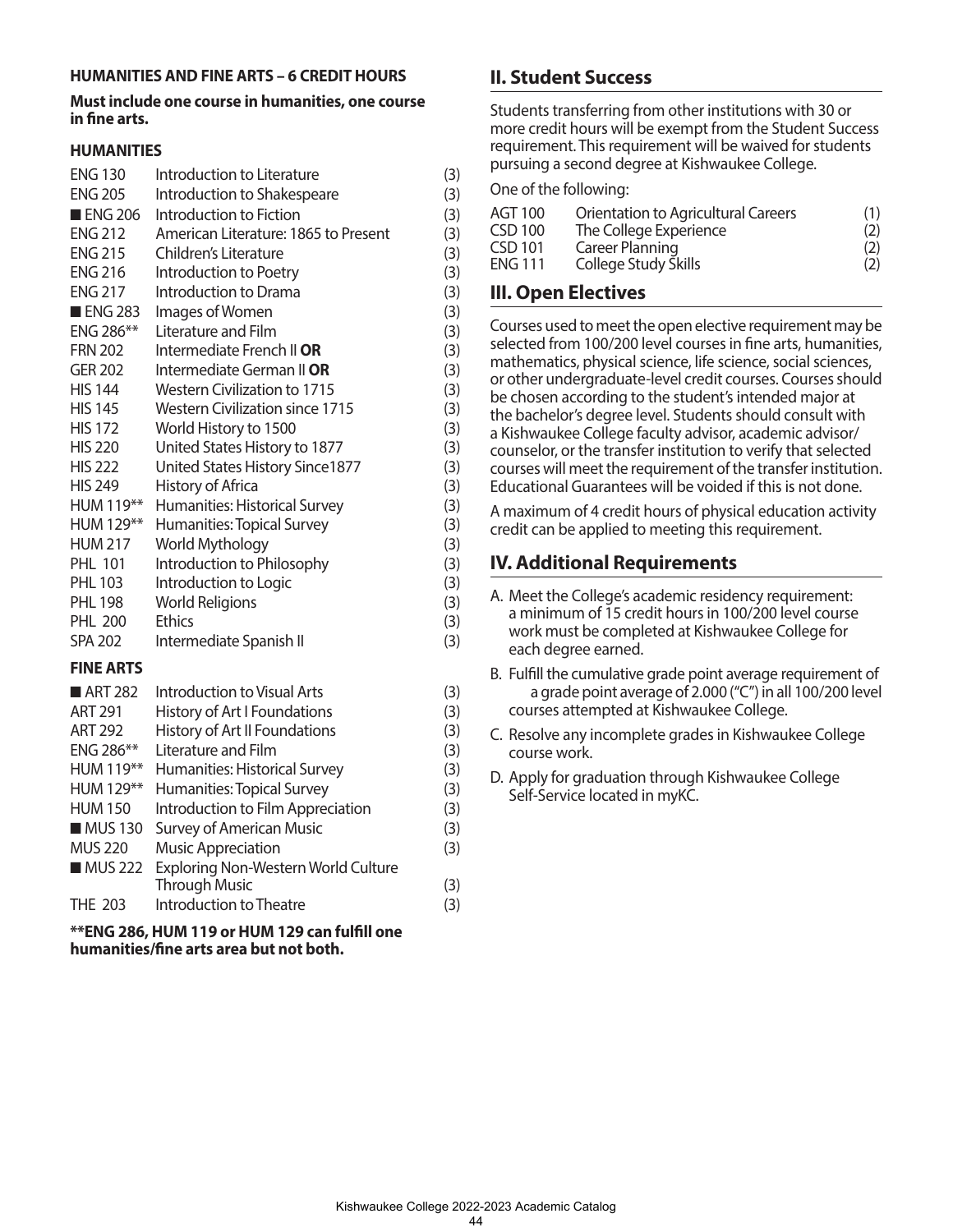### *Associate in Engineering Science Degree Requirements*

### **Curriculum No. 140**

To transfer as a junior into a baccalaureate engineering program, students must complete a minimum of 64 credit hours from the list below, including prerequisite courses. Since admission is highly competitive, completion of the courses listed below does not quarantee admission to engineering programs at four-year institutions. Usually, a grade of "C" or better is required for a course to fulfill a degree requirement. Students should decide on their engineering specialty and their transfer school no later than the beginning of the sophomore year. Since engineering course selections vary by specialty and school, students should select their courses in consultation with an engineering advisor/counselor at Kishwaukee College.

Completion of this engineering curriculum does not fulfill the requirements of the Illinois Articulation Initiative General Education Core Curriculum. Students will need to complete the general education requirements of the institution to which they transfer.

A minimum of 64 credit hours are required for the Associate in Engineering Science degree. Within the 64 hours, the following must be completed: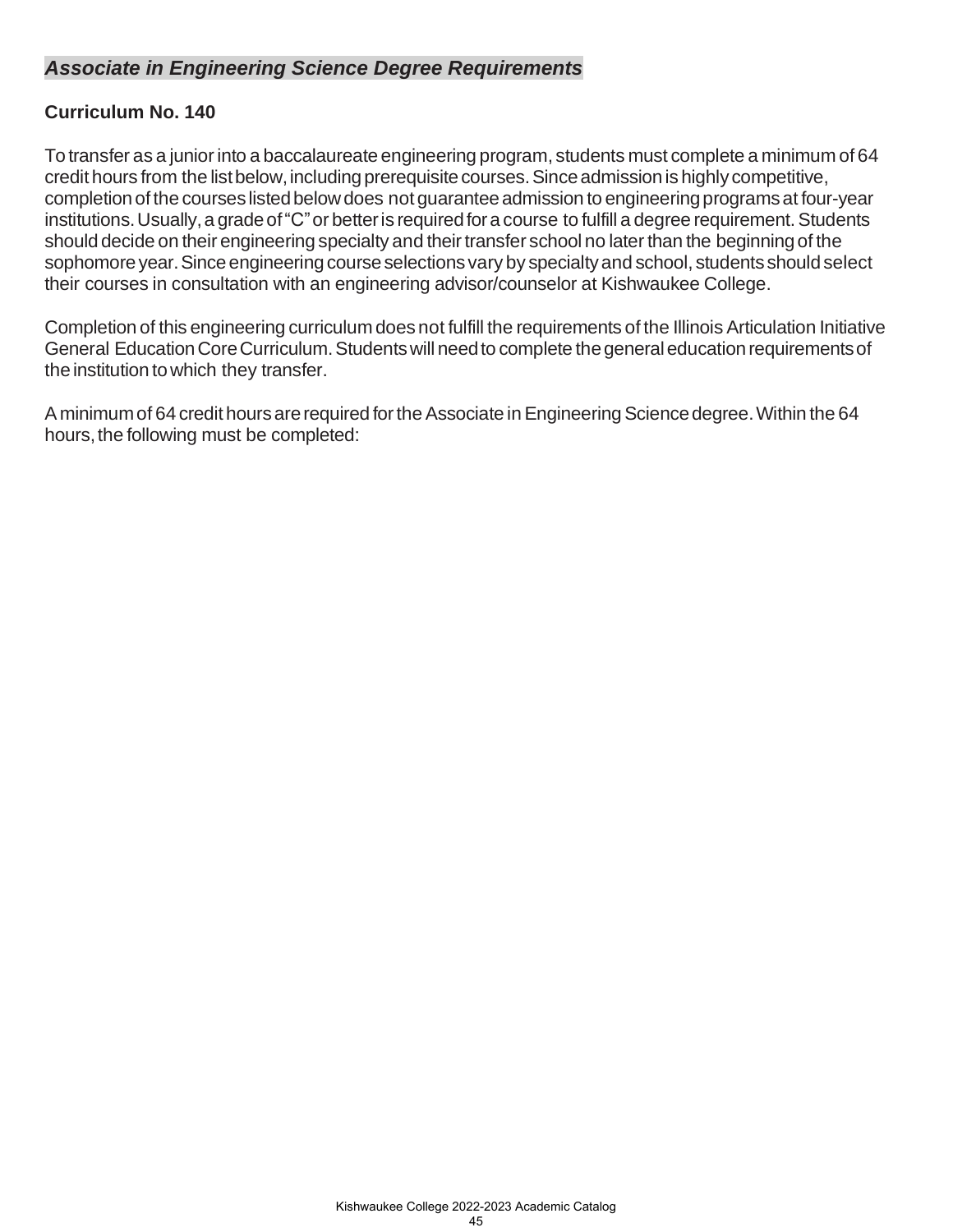## **Associate in Engineering Science Degree Requirements**

**Curriculum No. 140** 

### **I. GENERAL EDUCATION**

#### **COMMUNICATIONS – 6 CREDIT HOURS**

**Students must receive grades of "C" or higher in ENG 103 and 104.**

| COM 100 Oral Communication | (3) |
|----------------------------|-----|
| ENG 103 Composition I      | (3) |
| ENG 104 Composition II     | (3) |

#### **SOCIAL/BEHAVIORAL SCIENCES – 6 CREDIT HOURS**

A two semester sequence in the same discipline is recommended.

| ANT 120                 | Introduction to Anthropology            | (3) |
|-------------------------|-----------------------------------------|-----|
| <b>ANT 203</b>          | Introduction to Archaeology             | (3) |
| <b>ANT 220</b>          | Introduction to Cultural Anthropology   | (3) |
| <b>ANT 240</b>          | <b>Physical Anthropology</b>            | (3) |
| <b>ECO 160</b>          | Introduction to Economics               | (3) |
| <b>ECO 260</b>          | Principles of Macroeconomics            | (3) |
| $\blacksquare$ ECO 261* | Principles of Microeconomics            | (3) |
| GEO 202                 | Human Geography                         | (3) |
| <b>HIS 200</b>          | African American History                | (3) |
| <b>PLS 140</b>          | Introduction to American Government     | (3) |
| $\blacksquare$ PLS 210  | <b>International Relations</b>          | (3) |
| <b>PLS 240</b>          | <b>State and Local Government</b>       | (3) |
| <b>PSY 102</b>          | Introduction to Psychology              | (3) |
| <b>PSY 225</b>          | Psychology of Childhood and Adolescence | (3) |
| <b>PSY 280</b>          | Life-Span Development                   | (3) |
| <b>PSY 286</b>          | Social Psychology                       | (3) |
| SOC 170                 | Introduction to Sociology               | (3) |
| SOC 200                 | <b>Race and Ethnic Relations</b>        | (3) |
| SOC 219                 | Marriage and Family                     | (3) |
| ■ SOC 283               | Social Problems                         | (3) |
|                         |                                         |     |

**\*ECO 261 can fulfill specialty course elective or general education but not both.**

#### **HUMANITIES/FINE ARTS – 6 CREDIT HOURS**

A two semester sequence in the same discipline is recommended.

#### **HUMANITIES**

| <b>ENG 205</b><br>Introduction to Shakespeare<br>(3)<br><b>ENG 206</b><br>Introduction to Fiction<br>(3)<br><b>ENG 212</b><br>American Literature: 1865 to Present<br>(3)<br><b>ENG 216</b><br>(3)<br>Introduction to Poetry<br><b>ENG 217</b><br>Introduction to Drama<br>(3)<br><b>ENG 283</b><br>Images of Women<br>(3)<br><b>ENG 286</b><br>Literature and Film<br>(3)<br><b>FRN 202</b><br>Intermediate French II<br>(3)<br><b>GER 202</b><br>Intermediate German II<br><b>HIS 144</b><br>Western Civilization to 1715<br>(3)<br><b>Western Civilization since 1715</b><br><b>HIS 145</b><br>(3)<br><b>HIS 172</b><br>(3)<br>World History to 1500<br>United States History to 1877<br><b>HIS 220</b><br>(3)<br><b>HIS 222</b><br>United States History Since 1877<br>(3)<br><b>HIS 249</b><br>History of Africa |
|-----------------------------------------------------------------------------------------------------------------------------------------------------------------------------------------------------------------------------------------------------------------------------------------------------------------------------------------------------------------------------------------------------------------------------------------------------------------------------------------------------------------------------------------------------------------------------------------------------------------------------------------------------------------------------------------------------------------------------------------------------------------------------------------------------------------------|
| (3)<br>(3)                                                                                                                                                                                                                                                                                                                                                                                                                                                                                                                                                                                                                                                                                                                                                                                                            |
|                                                                                                                                                                                                                                                                                                                                                                                                                                                                                                                                                                                                                                                                                                                                                                                                                       |
|                                                                                                                                                                                                                                                                                                                                                                                                                                                                                                                                                                                                                                                                                                                                                                                                                       |
|                                                                                                                                                                                                                                                                                                                                                                                                                                                                                                                                                                                                                                                                                                                                                                                                                       |
|                                                                                                                                                                                                                                                                                                                                                                                                                                                                                                                                                                                                                                                                                                                                                                                                                       |
|                                                                                                                                                                                                                                                                                                                                                                                                                                                                                                                                                                                                                                                                                                                                                                                                                       |
|                                                                                                                                                                                                                                                                                                                                                                                                                                                                                                                                                                                                                                                                                                                                                                                                                       |
|                                                                                                                                                                                                                                                                                                                                                                                                                                                                                                                                                                                                                                                                                                                                                                                                                       |
|                                                                                                                                                                                                                                                                                                                                                                                                                                                                                                                                                                                                                                                                                                                                                                                                                       |
|                                                                                                                                                                                                                                                                                                                                                                                                                                                                                                                                                                                                                                                                                                                                                                                                                       |
|                                                                                                                                                                                                                                                                                                                                                                                                                                                                                                                                                                                                                                                                                                                                                                                                                       |
|                                                                                                                                                                                                                                                                                                                                                                                                                                                                                                                                                                                                                                                                                                                                                                                                                       |
|                                                                                                                                                                                                                                                                                                                                                                                                                                                                                                                                                                                                                                                                                                                                                                                                                       |
|                                                                                                                                                                                                                                                                                                                                                                                                                                                                                                                                                                                                                                                                                                                                                                                                                       |
|                                                                                                                                                                                                                                                                                                                                                                                                                                                                                                                                                                                                                                                                                                                                                                                                                       |
| <b>HUM 119</b><br>Humanities: Historical Survey<br>(3)                                                                                                                                                                                                                                                                                                                                                                                                                                                                                                                                                                                                                                                                                                                                                                |
| <b>HUM 129</b><br>Humanities: Topical Survey<br>(3)                                                                                                                                                                                                                                                                                                                                                                                                                                                                                                                                                                                                                                                                                                                                                                   |
| Introduction to Film Appreciation<br><b>HUM 150</b><br>(3)                                                                                                                                                                                                                                                                                                                                                                                                                                                                                                                                                                                                                                                                                                                                                            |
| World Mythology<br><b>HUM 217</b><br>(3)                                                                                                                                                                                                                                                                                                                                                                                                                                                                                                                                                                                                                                                                                                                                                                              |
| <b>PHL 101</b><br>Introduction to Philosophy<br>(3)                                                                                                                                                                                                                                                                                                                                                                                                                                                                                                                                                                                                                                                                                                                                                                   |
| <b>PHL 103</b><br>Introduction to Logic<br>(3)                                                                                                                                                                                                                                                                                                                                                                                                                                                                                                                                                                                                                                                                                                                                                                        |
| <b>PHL 198</b><br><b>World Religions</b><br>(3)                                                                                                                                                                                                                                                                                                                                                                                                                                                                                                                                                                                                                                                                                                                                                                       |
| <b>Ethics</b><br><b>PHL 200</b><br>(3)                                                                                                                                                                                                                                                                                                                                                                                                                                                                                                                                                                                                                                                                                                                                                                                |
| <b>SPA 202</b><br>Intermediate Spanish II<br>(3)                                                                                                                                                                                                                                                                                                                                                                                                                                                                                                                                                                                                                                                                                                                                                                      |

#### **FINE ARTS**

| Introduction to Visual Arts           | (3) |
|---------------------------------------|-----|
| History of Art I Foundations          | (3) |
| History of Art II Foundations         | (3) |
| <b>Survey of American Music</b>       | (3) |
| <b>Music Appreciation</b>             | (3) |
| MUS 222 Exploring Non-Western Culture |     |
| <b>Through Music</b>                  | (3) |
| Introduction to Theatre               | (3) |
|                                       |     |

**Graduates earning the Associate in Engineering Science meet the requirement for course work on improving human relations as defined in Public Act 87-581, revised PA 90-0655. Courses meeting this requirement are designated with a**  $\blacksquare$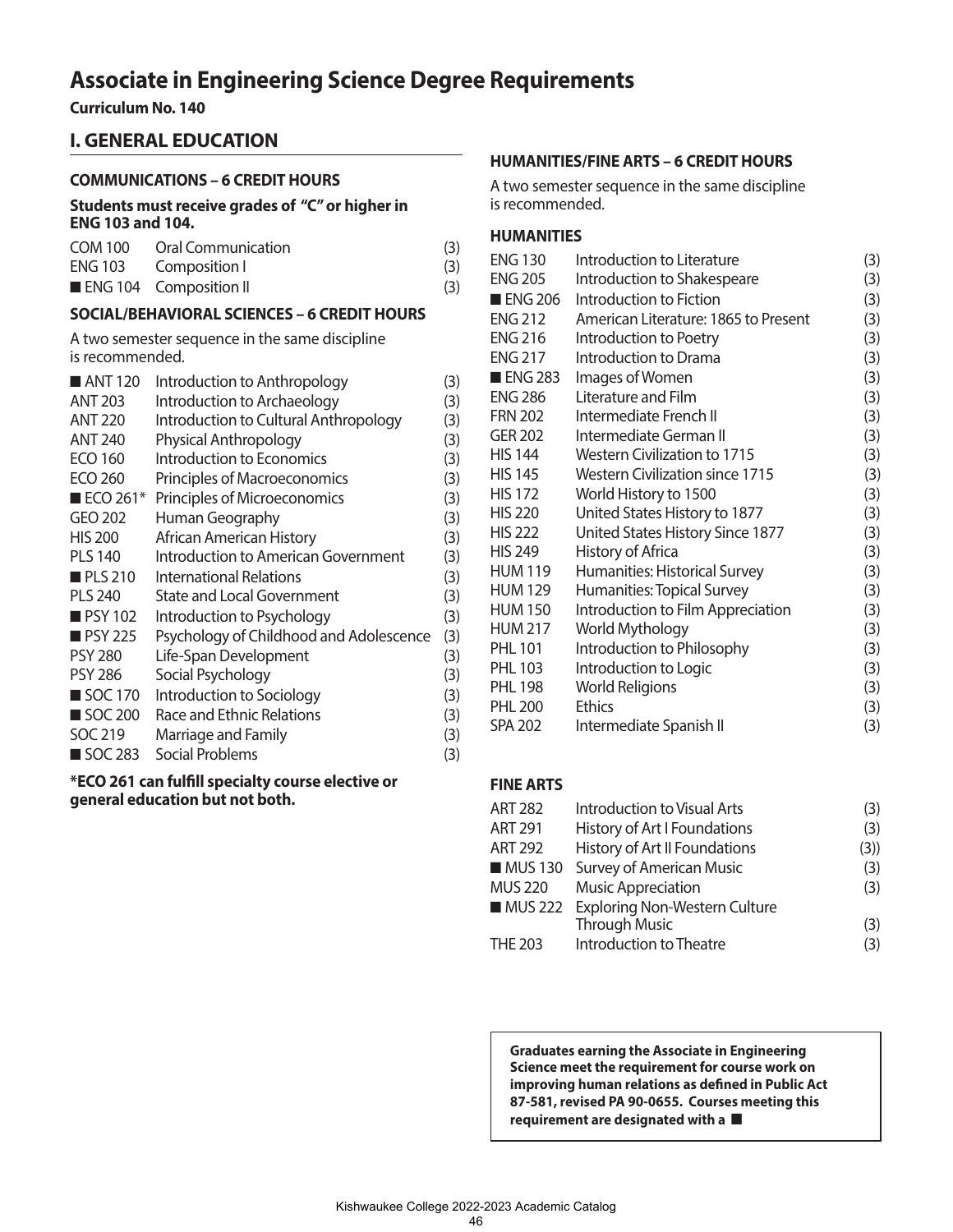#### **MATHEMATICS – 5 CREDIT HOURS**

| MAT 229 | <b>Calculus and Analytic Geometry I</b>  | (5) |
|---------|------------------------------------------|-----|
|         | <b>PHYSICAL SCIENCE - 5 CREDIT HOURS</b> |     |
| CHE 210 | <b>General Chemistry I</b>               | (5) |

#### **II. MAJOR RECOMMENDATION**

#### **23 CREDIT HOURS**

| <b>CIS 150</b> | C++ Programming I                         | (3) |
|----------------|-------------------------------------------|-----|
| <b>MAT 230</b> | <b>Calculus and Analytic Geometry II</b>  | (5) |
| <b>MAT 231</b> | <b>Calculus and Analytic Geometry III</b> | (5) |
| <b>MAT 260</b> | <b>Differential Equations</b>             | (3) |
| <b>PHY 263</b> | <b>Fundamentals of Physics I</b>          | (4) |
| <b>PHY 273</b> | <b>Fundamentals of Physics II</b>         | (4) |

#### **III. ENGINEERING SPECIALTY COURSES**

#### **13 CREDIT HOURS**

**Kishwaukee College recommends 13 hours of the following engineering specialty courses if a student is interested in:**

#### **CHEMICAL ENGINEERING**

| <b>CHE 211</b> | <b>General Chemistry II</b> | (5) |
|----------------|-----------------------------|-----|
| <b>CHE 270</b> | Organic Chemistry I         | (3) |
| <b>CHE 271</b> | Organic Chemistry II        | (3) |
| <b>CHE 272</b> | Organic Chemistry Lab I     | (2) |
| <b>CHE 273</b> | Organic Chemistry Lab II    | (2) |

#### **CIVIL ENGINEERING**

| <b>EGR 101</b> | Introduction to Engineering        | (1) |
|----------------|------------------------------------|-----|
| <b>EGR 177</b> | <b>Engineering Design Graphics</b> | (3) |
| EGR 250        | Thermodynamics                     | (3) |
| EGR 270        | <b>Statics</b>                     | (3) |

- EGR 272 Dynamics (3) EGR 280 Mechanics of Materials (3)
- **COMPUTER ENGINEERING**

| <b>CIS 250</b> | C++ Programming II                 | (3) |
|----------------|------------------------------------|-----|
| <b>EGR 101</b> | Introduction to Engineering        | (1) |
| <b>EGR 177</b> | <b>Engineering Design Graphics</b> | (3) |
| <b>EGR 270</b> | <b>Statics</b>                     | (3) |
| <b>EGR 272</b> | Dynamics                           | (3) |
| <b>EGR 290</b> | <b>Circuit Analysis</b>            | (3) |
| <b>EGR 291</b> | Circuit Analysis Lab               | (1) |
| <b>PHY 283</b> | <b>Fundamentals of Physics III</b> | (3) |
|                |                                    |     |

#### **ELECTRICAL ENGINEERING**

| <b>CIS 250</b> | C++ Programming II                 | (3) |
|----------------|------------------------------------|-----|
| <b>EGR 101</b> | Introduction to Engineering        | (1) |
| <b>EGR 177</b> | <b>Engineering Design Graphics</b> | (3) |
| <b>EGR 270</b> | <b>Statics</b>                     | (3) |
| <b>EGR 272</b> | Dynamics                           | (3) |
| <b>EGR 290</b> | <b>Circuit Analysis</b>            | (3) |
| <b>EGR 291</b> | Circuit Analysis Lab               | (1) |
| <b>PHY 283</b> | <b>Fundamentals of Physics III</b> | (3) |
|                | <b>INDUSTRIAL ENGINEERING</b>      |     |
| <b>EGR 101</b> | Introduction to Engineering        | (1) |
| <b>EGR 177</b> | <b>Engineering Design Graphics</b> | (3) |
| <b>EGR 250</b> | Thermodynamics                     | (3) |
| <b>EGR 270</b> | <b>Statics</b>                     | (3) |
| <b>EGR 272</b> | <b>Dynamics</b>                    | (3) |
| <b>EGR 280</b> | <b>Mechanics of Materials</b>      | (3) |
| <b>EGR 290</b> | Circuit Analysis                   | (3) |
| <b>EGR 291</b> | Circuit Analysis Lab               | (1) |
|                | <b>MECHANICAL ENGINEERING</b>      |     |
| <b>EGR 101</b> | Introduction to Engineering        | (1) |
| <b>EGR 177</b> | <b>Engineering Design Graphics</b> | (3) |
| <b>EGR 250</b> | Thermodynamics                     | (3) |
| <b>EGR 270</b> | <b>Statics</b>                     | (3) |

| B. Fulfill the cumulative grade point average requirement   |
|-------------------------------------------------------------|
| of a grade point average of 2.000 in all applicable courses |
| attempted at Kishwaukee College.                            |

A. Meet the College's academic residency requirement: a minimum of 15 credit hours in 100/200 level course work must be completed at Kishwaukee College for each

EGR 272 Dynamics (3) EGR 280 Mechanics of Materials (3) EGR 290 Circuit Analysis (3) EGR 291 Circuit Analysis Lab (1)

**IV. ADDITIONAL REQUIREMENTS**

degree earned.

- C. Resolve any incomplete grades in Kishwaukee College course work.
- D. Apply for graduation through Kishwaukee College Self-Service located in myKC.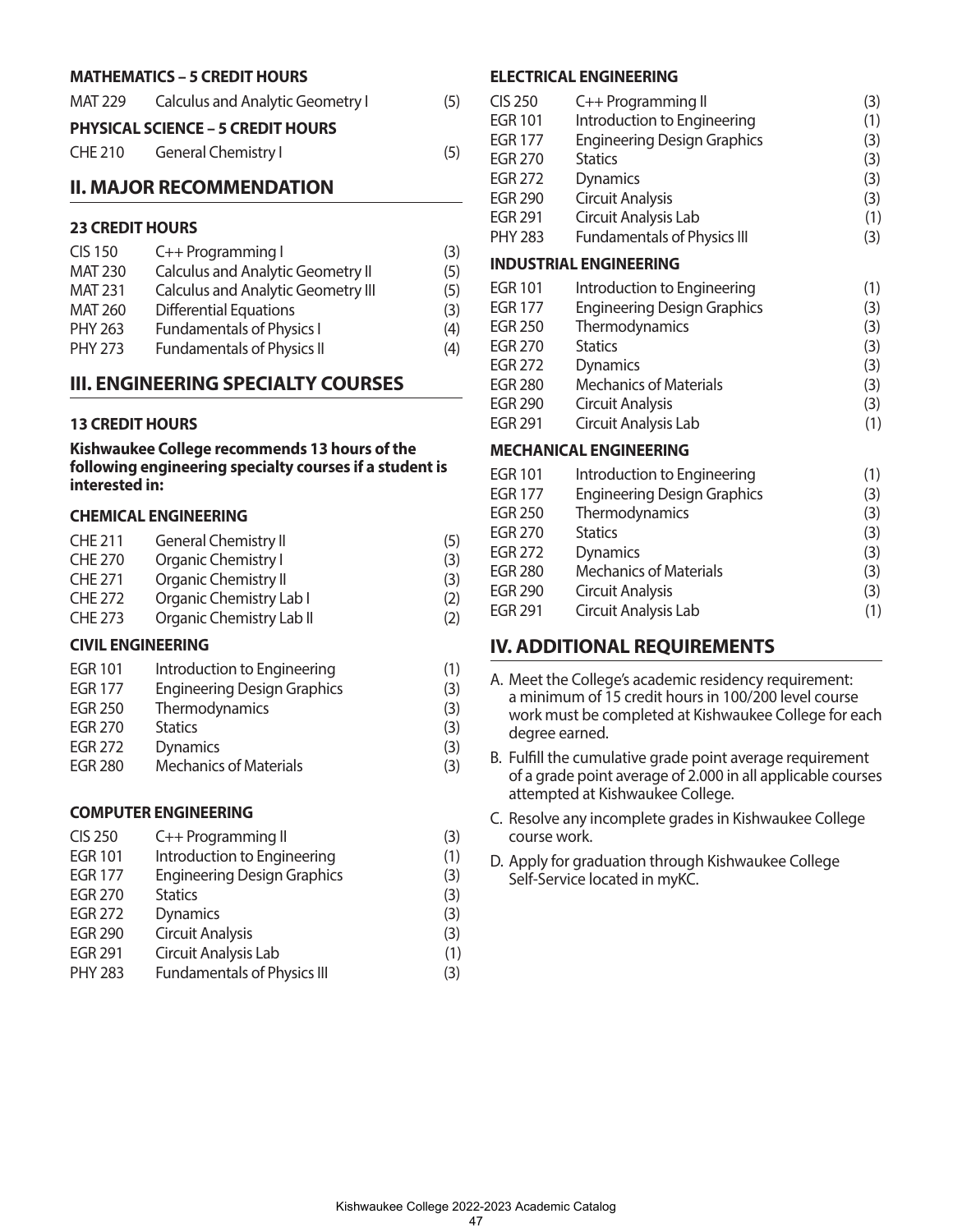### *Associate in Fine Arts Degree Requirements (Fine Art Emphasis)*

### **Curriculum No. 130**

To transfer as a junior into a B.F.A. program with a major in Art, students should follow the requirements described below in consultation with an art department advisor. Completion of the A.F.A. degree, however, doesnotfulfill the requirementsofthe IAI General Education Core Curriculum, nor does it fulfill the requirements for the A.A. or the A.S. degree.

Therefore, students will need to fulfill the general education requirements of the institution to which they transfer.

Transfer admission is competitive at many four-year schools. Completion of the A.F.A. alone does not guarantee admission to the baccalaureate program or to upper-division or specialty art courses. Students may be required to demonstrate skill level through a portfolio review at the institution to which they transfer for admission to a B.F.A. program, for registration in advanced studio courses, and/or for scholarship consideration.Some colleges and universities may require competency in a foreignlanguage.

A minimum of 64 credit hours are required for the Associate in Fine Arts Degree (Fine Arts Emphasis). Within the 64 hours, the following must be completed: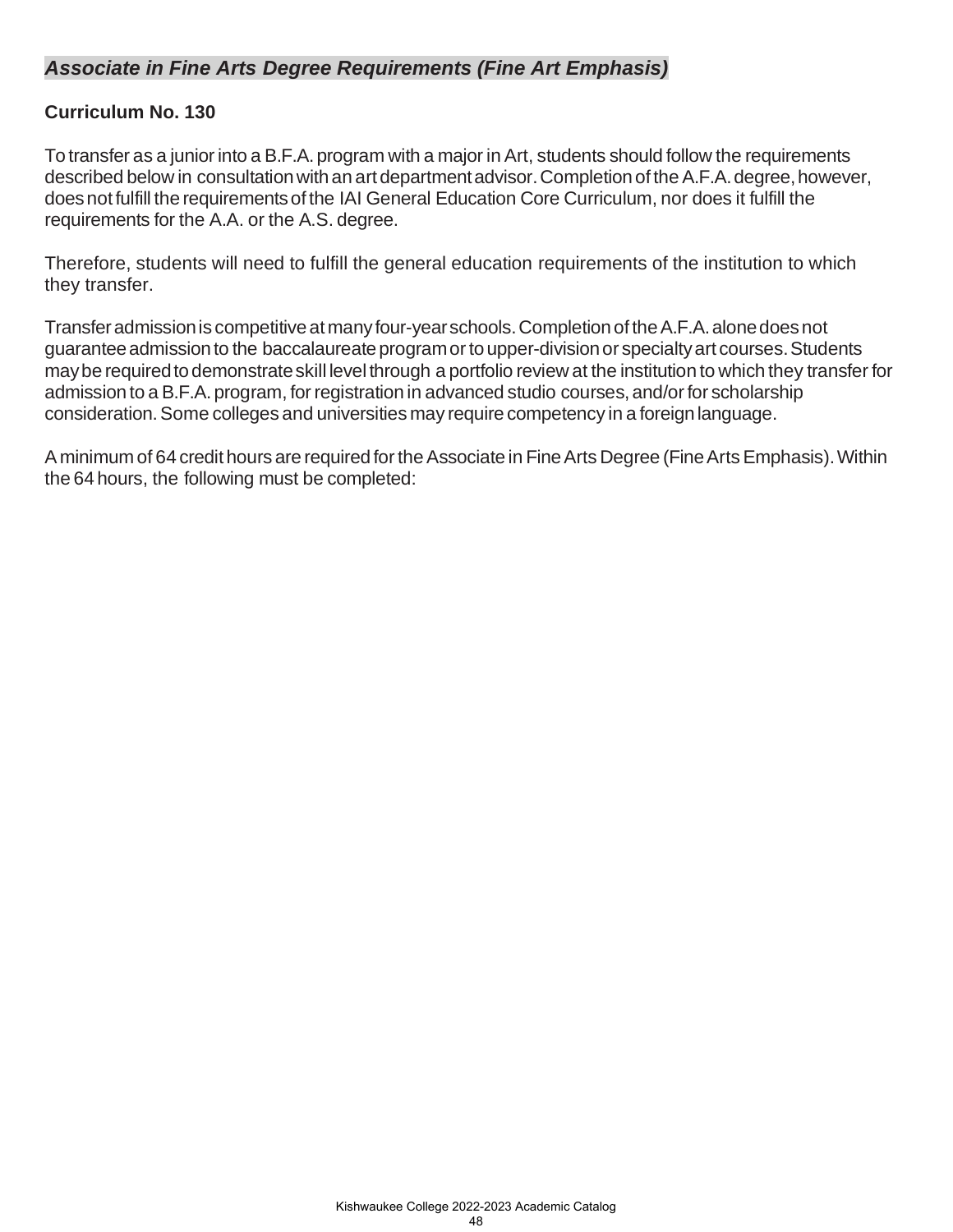## **Associate in Fine Arts Degree Requirements (Fine Art Emphasis)**

**Curriculum No. 130**

### **I. GENERAL EDUCATION**

#### **31 CREDIT HOURS**

#### **COMMUNICATIONS – 9 CREDIT HOURS**

#### **Students must receive grades of "C" or higher in ENG 103 and 104.**

|         | ____________________________________ |     |
|---------|--------------------------------------|-----|
|         | ENG 104 Composition II               | (3) |
|         | ENG 103 Composition I                | (3) |
| COM 100 | Oral Communication                   | (3) |

#### **MATHEMATICS – 3 CREDIT HOURS**

| <b>MAT 101</b> | <b>Topics in Mathematics</b>                     | (3) |
|----------------|--------------------------------------------------|-----|
| <b>MAT 208</b> | <b>Introductory Statistics</b>                   | (4) |
| <b>MAT 210</b> | <b>Finite Mathematics</b>                        | (3) |
| <b>MAT 211</b> | <b>Calculus for Business and Social Sciences</b> | (4) |
| <b>MAT 220</b> | <b>Business Statistics</b>                       | (4) |
| <b>MAT 229</b> | <b>Calculus and Analytic Geometry I</b>          | (5) |
| <b>MAT 230</b> | <b>Calculus and Analytic Geometry II</b>         | (5) |
| <b>MAT 231</b> | <b>Calculus and Analytic Geometry III</b>        | (5) |
|                |                                                  |     |

#### **SCIENCE – 7 CREDIT HOURS**

#### **Must include a course in life sciences and a course in physical science, and a lab corresponding to one of these courses.**

\*Denotes approved laboratory science course.

#### **LIFE SCIENCES – 3 TO 4 CREDIT HOURS**

| <b>BIO 101</b>                                 | <b>Environmental Biology</b>      | (3) |
|------------------------------------------------|-----------------------------------|-----|
| BIO 102*                                       | Environmental Biology Laboratory  | (1) |
| <b>BIO 103</b>                                 | <b>General Biology</b>            | (3) |
| BIO 105*                                       | <b>General Biology Laboratory</b> | (1) |
| <b>BIO 109</b>                                 | Human Biology                     | (3) |
| BIO 110*                                       | Human Biology Laboratory          | (1) |
| <b>PHYSICAL SCIENCES - 3 TO 4 CREDIT HOURS</b> |                                   |     |

| <b>CHE 110</b> | <b>Basic Chemistry</b>                 | (3) |
|----------------|----------------------------------------|-----|
| CHE 111*       | <b>Basic Chemistry Laboratory</b>      | (1) |
| CHE 210*       | <b>General Chemistry I</b>             | (5) |
| PHS 118*       | Physical Science Lab                   | (1) |
| <b>PHS 119</b> | Introduction to Physical Science       | (3) |
| <b>PHS 120</b> | Introduction to Physical Geology       | (3) |
| <b>PHS 130</b> | Introduction to Astronomy              | (3) |
| <b>PHY 150</b> | <b>Introductory Physics</b>            | (3) |
| PHY 151*       | <b>Introductory Physics Laboratory</b> | (1) |
| PHY 250*       | <b>General Physics I</b>               | (4) |
| <b>PHY 263</b> | Fundamentals of Physics I*             | (4) |
|                |                                        |     |

#### **SOCIAL/BEHAVIORAL SCIENCE – 6 CREDIT HOURS**

#### **Must include courses in at least two disciplines**

| $\blacksquare$ ANT 120 | Introduction to Anthropology          | (3) |
|------------------------|---------------------------------------|-----|
| <b>ANT 203</b>         | Introduction to Archaeology           | (3) |
| <b>ANT 220</b>         | Introduction to Cultural Anthropology | (3) |
| <b>ECO 160</b>         | Introduction to Economics             | (3) |
| ECO 260                | Principles of Macroeconomics          | (3) |
| <b>ECO 261</b>         | Principles of Microeconomics          | (3) |
| GEO 202                | Human Geography                       | (3) |
| <b>HIS 200</b>         | African American History              | (3) |
| <b>PLS 140</b>         | Introduction to American Government   |     |
|                        | and Politics                          | (3) |
| <b>PLS 210</b>         | International Relations               | (3) |
| <b>PLS 240</b>         | <b>State and Local Government</b>     | (3) |
| <b>PSY 102</b>         | Introduction to Psychology            | (3) |
| PSY225                 | Psychology of Childhood               |     |
|                        | and Adolescence                       | (3) |
| <b>PSY 280</b>         | Life-Span Human Development           | (3) |
| <b>PSY 286</b>         | Social Psychology                     | (3) |
| $\blacksquare$ SOC 170 | Introduction to Sociology             | (3) |
| SOC 200                | Race and Ethnic Relations             | (3) |
| SOC 219                | Marriage and Family                   | (3) |
| ■ SOC 283              | Social Problems                       | (3) |

**Graduates earning the Associate in Fine Arts (Fine Arts Emphasis) meet the requirement for course work on improving human relations as defined in Public Act 87-581, revised PA 90-0655. Courses meeting**  this requirement are designated with a  $\blacksquare$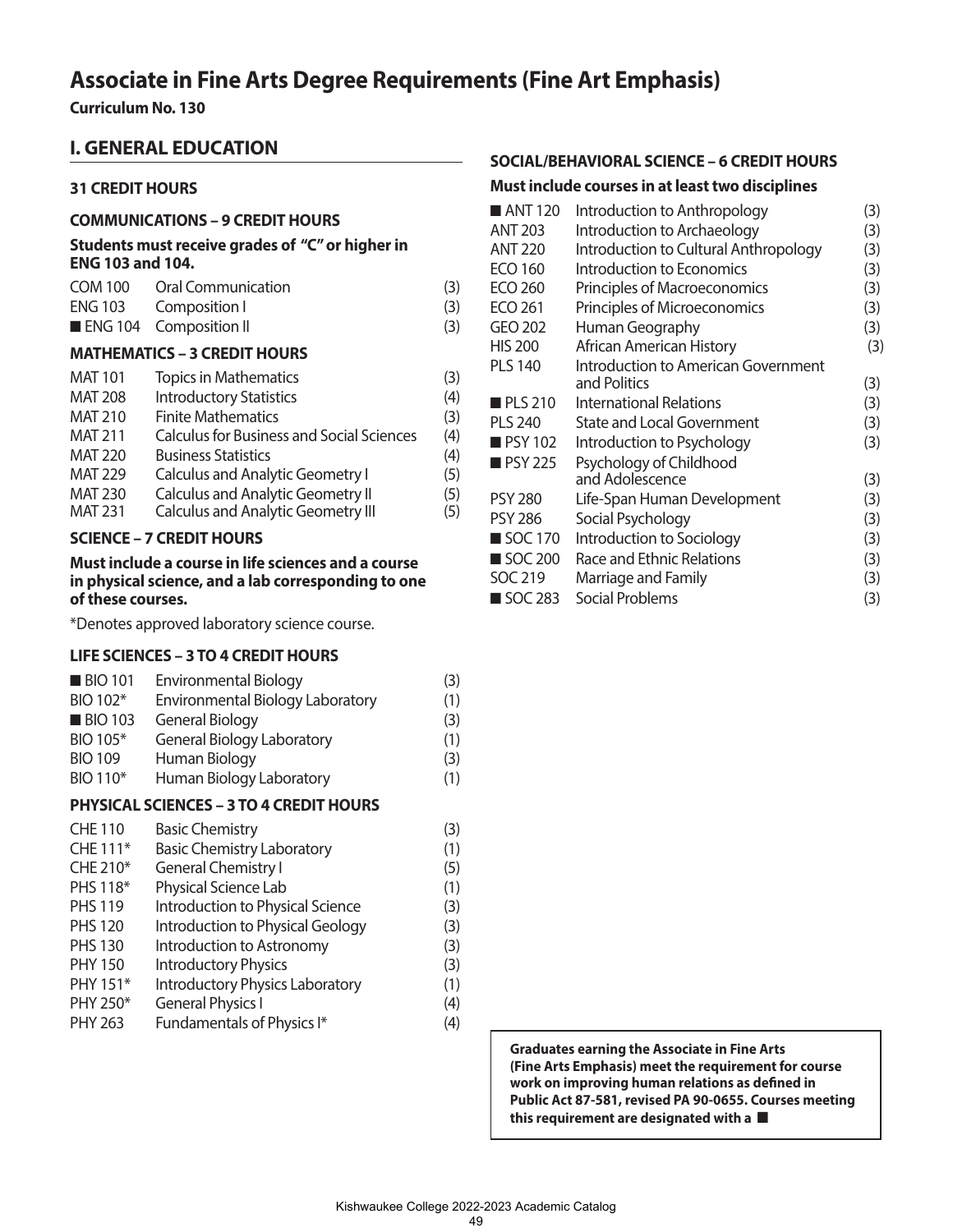#### **HUMANITIES – 6 CREDIT HOURS**

#### **Must include courses in at least two disciplines**

| <b>ENG 130</b>         | Introduction to Literature             | (3) |
|------------------------|----------------------------------------|-----|
| <b>ENG 205</b>         | Introduction to Shakespeare            | (3) |
| $\blacksquare$ ENG 206 | Introduction to Fiction                | (3) |
| <b>ENG 212</b>         | American Literature: 1865 to Present   | (3) |
| <b>ENG 216</b>         | Introduction to Poetry                 | (3) |
| <b>ENG 217</b>         | Introduction to Drama                  | (3) |
| <b>ENG 283</b>         | Images of Women                        | (3) |
| <b>ENG 286</b>         | Literature and Film                    | (3) |
| <b>FRN 202</b>         | Intermediate French II                 | (3) |
| <b>GER 202</b>         | Intermediate German II                 | (3) |
| <b>HIS 144</b>         | Western Civilization to 1715           | (3) |
| <b>HIS 145</b>         | <b>Western Civilization since 1715</b> | (3) |
| <b>HIS 172</b>         | World History to 1500                  | (3) |
| <b>HIS 220</b>         | United States History to 1877          | (3) |
| <b>HIS 222</b>         | United States History Since 1877       | (3) |
| <b>HIS 249</b>         | History of Africa                      | (3) |
| <b>HUM 119</b>         | Humanities: Historical Survey          | (3) |
| <b>HUM 129</b>         | Humanities: Topical Survey             | (3) |
| <b>HUM 217</b>         | World Mythology                        | (3) |
| <b>PHL 101</b>         | Introduction to Philosophy             | (3) |
| <b>PHL 198</b>         | <b>World Religions</b>                 | (3) |
| <b>PHL 200</b>         | <b>Ethics</b>                          | (3) |
| <b>SPA 202</b>         | Intermediate Spanish II                | (3) |
|                        |                                        |     |

### **II. REQUIRED ART COURSES**

#### **21 CREDIT HOURS**

| <b>ART 100</b> | <b>Drawing I Foundations</b>  | (3) |
|----------------|-------------------------------|-----|
| <b>ART 101</b> | <b>Drawing II Foundations</b> | (3) |
| <b>ART 200</b> | Figure Drawing I              | (3) |
| <b>ART 211</b> | 2-D Design Foundations        | (3) |
| <b>ART 212</b> | 3-D Design Foundations        | (3) |
| <b>ART 291</b> | History of Art I Foundations  | (3) |
| <b>ART 292</b> | History of Art II Foundations | (3) |
|                |                               |     |

### **III. REQUIRED STUDIO ART**

#### **12 CREDIT HOURS**

Select 9 hours from at least two media in consultation with Art Department Advisor.

| ART 103        | Digital Art              | (3) |
|----------------|--------------------------|-----|
| ART 167        | Graphic Design I         | (3) |
| <b>ART 201</b> | <b>Figure Drawing II</b> | (3) |
| <b>ART 203</b> | Digital Imaging          | (3) |
| <b>ART 204</b> | Digital Illustration     | (3) |
| <b>ART 207</b> | Video Art                | (3) |
| <b>ART 214</b> | Intaglio Printmaking     | (3) |
| <b>ART 223</b> | Photography I            | (3) |
| <b>ART 224</b> | Photography II           | (3) |
| <b>ART 231</b> | Sculpture I              | (3) |
| <b>ART 232</b> | Sculpture II             | (3) |
| <b>ART 235</b> | Metals/Jewelry I         | (3) |
| <b>ART 236</b> | Metals/Jewelry II        | (3) |
| <b>ART 241</b> | Ceramics I               | (3) |
| <b>ART 242</b> | Ceramics II              | (3) |
| <b>ART 250</b> | <b>Relief Printing</b>   | (3) |
| <b>ART 260</b> | Painting I               | (3) |
| ART 261        | Painting II              | (3) |
| ART 267        | Graphic Design II        | (3) |
|                |                          |     |

### **IV. ADDITIONAL REQUIREMENTS**

- A. Meet the College's academic residency requirement: a minimum of 15 credit hours in 100/200 level course work must be completed at Kishwaukee College for each degree earned.
- B. Fulfill the cumulative grade point average requirement: a grade point average of 2.000 in all applicable courses attempted at Kishwaukee College.
- C. Resolve any incomplete grades in Kishwaukee College course work.
- D. Apply for graduation through Kishwaukee College Self-Service located in myKC.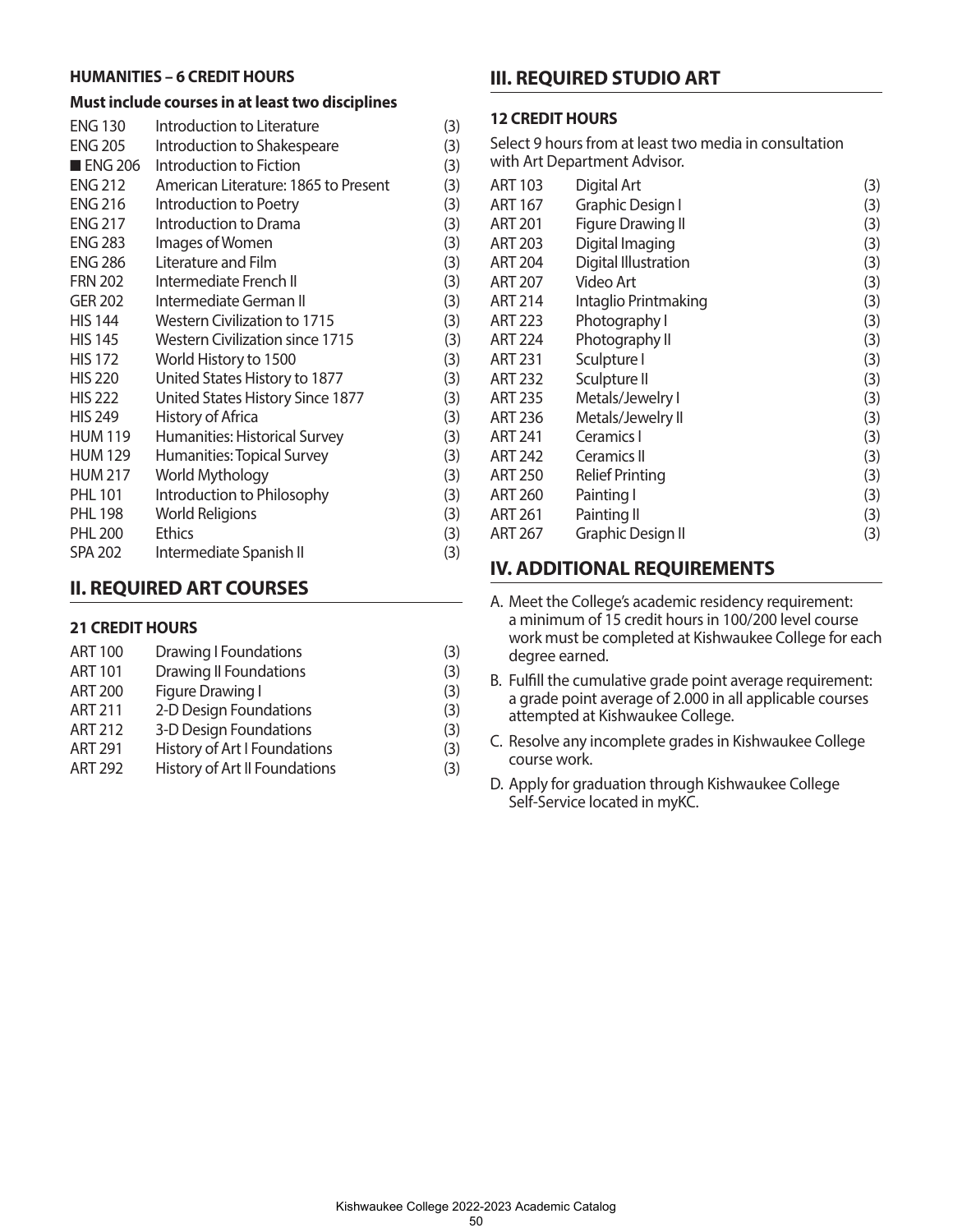### *Associate in Fine Arts Degree Requirements (Art Education Emphasis)*

### **Curriculum No. 131**

To teach in Illinois public schools, teachers must be certified by the State of Illinois.To transfer as a juniorinto an approved baccalaureate program in art education (K-12 or 6-12), students must complete a minimum of 60 credithours,including the general education courses specified to meet teacher certification requirements and the art courses specified below.

Students will need to fulfill the general education and teacher certification requirements of the institution to which they transfer.

Admission to teacher certification programs is competitive, with most institutions requiring a minimum grade point average of 2.5 (on a 4.0 scale). Students must also pass examinations in basic skills (reading, writing, grammar,and math). Kishwaukee College students are strongly encouraged to complete a degree thatis designed for transfer.Courses should be selected in consultation with an art educationadvisor/counselor.

A minimum of 67 credit hours are required for the Associate in Fine Arts Degree (Art Education Emphasis). With the 67 hours, the following must be completed: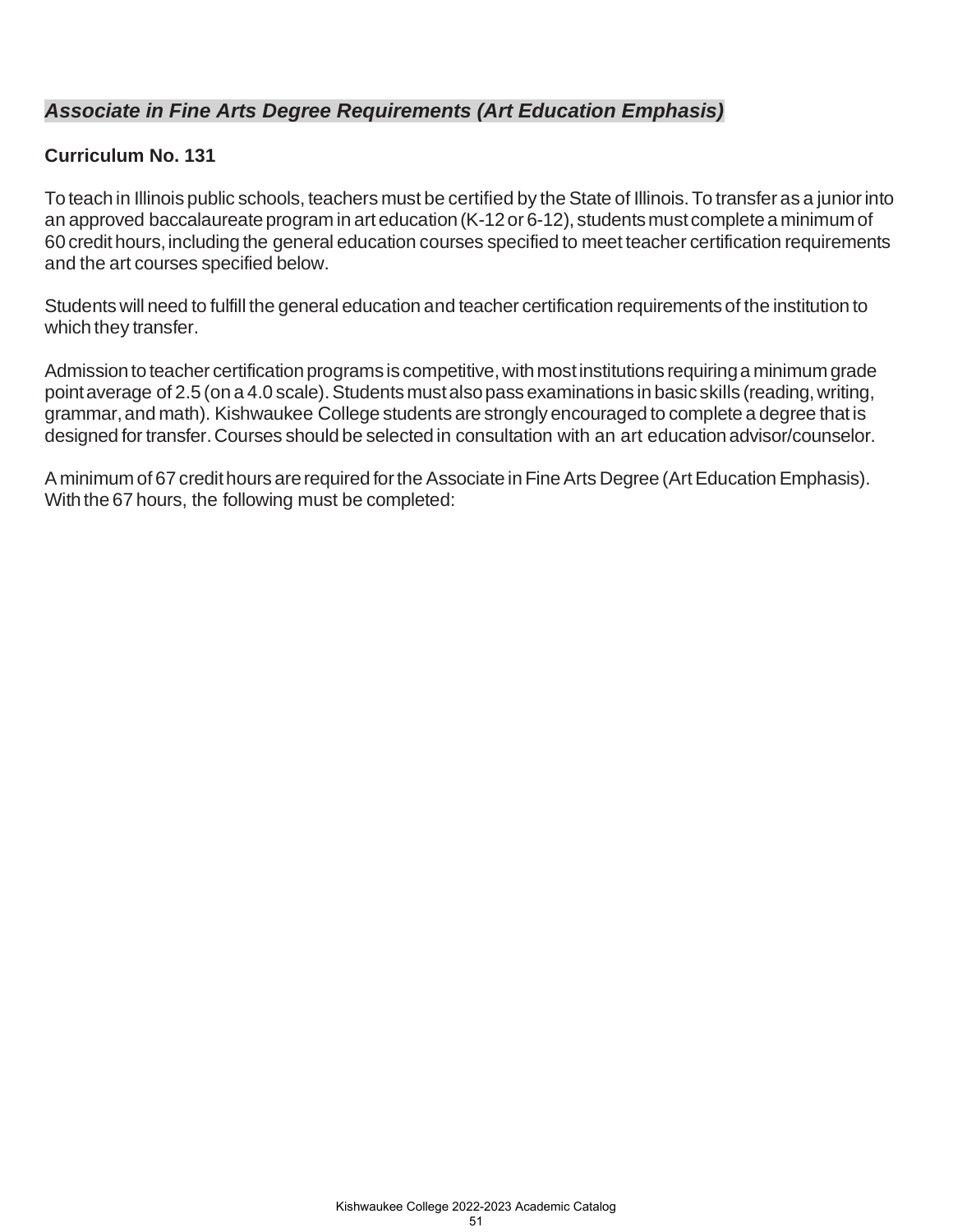## **Associate in Fine Arts Degree Requirements (Art Education Emphasis)**

**Curriculum No. 131** 

### **I. GENERAL EDUCATION**

#### **37 CREDIT HOURS**

#### **COMMUNICATIONS – 9 CREDIT HOURS**

**Students must receive grades of "C" or higher in ENG 103 and 104.**

| COM 100 Oral Communication | (3) |
|----------------------------|-----|
| ENG 103 Composition I      | (3) |
| ENG 104 Composition II     | (3) |

#### **MATHEMATICS – 3 CREDIT HOURS**

| <b>Topics in Mathematics</b>                     | (3) |
|--------------------------------------------------|-----|
| <b>Introductory Statistics</b>                   | (4) |
| <b>Finite Mathematics</b>                        | (3) |
| <b>Calculus for Business and Social Sciences</b> | (4) |
| <b>Business Statistics</b>                       | (4) |
| Calculus and Analytic Geometry I                 | (5) |
| <b>Calculus and Analytic Geometry II</b>         | (5) |
| <b>Calculus and Analytic Geometry III</b>        | (5) |
|                                                  |     |

#### **SCIENCE – 7 CREDIT HOURS**

#### **Must include a course in life sciences and a course in physical science, and a lab corresponding to one of these courses.**

\*Denotes approved laboratory science course.

#### **LIFE SCIENCES – 3 TO 4 CREDIT HOURS**

| <b>BIO 101</b> | <b>Environmental Biology</b>            | (3) |
|----------------|-----------------------------------------|-----|
| BIO 102*       | <b>Environmental Biology Laboratory</b> | (1) |
| <b>BIO 103</b> | <b>General Biology</b>                  | (3) |
| BIO 105*       | <b>General Biology Laboratory</b>       | (1) |
| <b>BIO 109</b> | Human Biology                           | (3) |
| BIO 110*       | Human Biology Laboratory                | (1) |
|                |                                         |     |

#### **PHYSICAL SCIENCES – 3 TO 4 CREDIT HOURS**

| <b>Basic Chemistry</b>            | (3)                                    |
|-----------------------------------|----------------------------------------|
| <b>Basic Chemistry Laboratory</b> | (1)                                    |
| <b>General Chemistry I</b>        | (5)                                    |
| Introduction to Physical Science  | (3)                                    |
| Introduction to Physical Geology  | (3)                                    |
| Introduction to Astronomy         | (3)                                    |
| <b>Introductory Physics</b>       | (3)                                    |
|                                   | (1)                                    |
| <b>General Physics I</b>          | (4)                                    |
| <b>Fundamentals of Physics I</b>  | (4)                                    |
|                                   | <b>Introductory Physics Laboratory</b> |

#### **SOCIAL/BEHAVIORAL SCIENCE – 9 CREDIT HOURS**

| <b>ANT 120</b>         | Introduction to Anthropology                                       | (3) |
|------------------------|--------------------------------------------------------------------|-----|
| <b>PLS 140</b>         | Introduction to American Government<br>and Politics                | (3) |
| <b>PSY 102</b>         | Introduction to Psychology                                         | (3) |
|                        | <b>HUMANITIES AND FINE ARTS - 9 CREDIT HOURS</b>                   |     |
| 3 hours from:          |                                                                    |     |
| MUS 222                | <b>Exploring Non-Western World Culture</b><br><b>Through Music</b> | (3) |
| <b>6 hours from:</b>   |                                                                    |     |
| <b>ENG 130</b>         | Introduction to Literature                                         | (3) |
| <b>ENG 205</b>         | Introduction to Shakespeare                                        | (3) |
| $\blacksquare$ ENG 206 | Introduction to Fiction                                            | (3) |
| <b>ENG 212</b>         | American Literature: 1865 to Present                               | (3) |
| <b>ENG 216</b>         | Introduction to Poetry                                             | (3) |
| <b>ENG 217</b>         | Introduction to Drama                                              | (3) |
| $\blacksquare$ ENG 283 | Images of Women                                                    | (3) |
| <b>ENG 286</b>         | Literature and Film                                                | (3) |

### **II. REQUIRED ART COURSES**

### **21 CREDIT HOURS FROM THE FOLLOWING:**

| <b>ART 100</b> | <b>Drawing I Foundations</b>              | (3) |
|----------------|-------------------------------------------|-----|
| ART 101        | <b>Drawing II Foundations</b>             | (3) |
| <b>ART 200</b> | <b>Figure Drawing I</b>                   | (3) |
| <b>ART 211</b> | 2-D Design Foundations                    | (3) |
| <b>ART 212</b> | 3-D Design Foundations                    | (3) |
| <b>ART 291</b> | History of Art I Foundations              | (3) |
| <b>ART 292</b> | History of Art II Foundations             | (3) |
|                | <b>9 CREDIT HOURS FROM THE FOLLOWING:</b> |     |
| <b>ART 103</b> | Digital Art                               | (3) |
| ART 167        | Graphic Design I                          | (3) |
| <b>ART 203</b> | Digital Imaging                           | (3) |
| <b>ART 204</b> | Digital Illustration                      | (3) |
| <b>ART 207</b> | Video Art                                 | (3) |
| <b>ART 214</b> | Intaglio Printmaking                      | (3) |
| <b>ART 223</b> | Photography I                             | (3) |
| <b>ART 231</b> | Sculpture I                               | (3) |
| <b>ART 235</b> | Metals/Jewelry I                          | (3) |
| <b>ART 241</b> | Ceramics I                                | (3) |
| <b>ART 250</b> | <b>Relief Printing</b>                    | (3) |
| <b>ART 260</b> | Painting I                                | (3) |
| <b>ART 267</b> | <b>Graphic Design II</b>                  | (3) |

**Graduates earning the Associate in Fine Arts (Art Education Emphasis) meet the requirement for course work on improving human relations as defined in Public Act 87-581, revised PA 90-0655. Courses meeting**  this requirement are designated with a  $\blacksquare$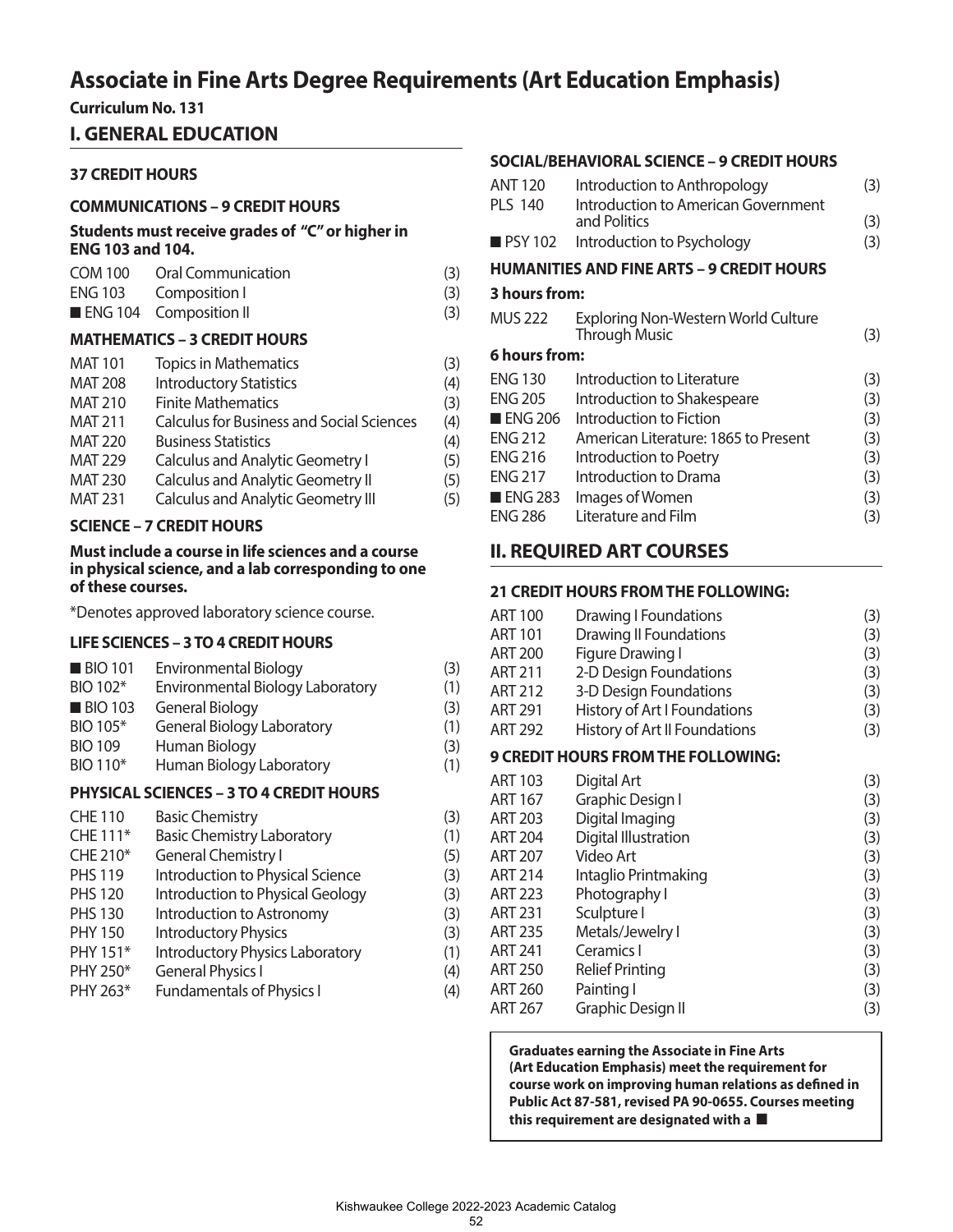### **III. ADDITIONAL REQUIREMENTS**

- A. Meet the College's academic residency requirement: a minimum of 15 credit hours in 100/200 level course work must be completed at Kishwaukee College for each degree earned.
- B. Fulfill the cumulative grade point average requirement: a grade point average of 2.000 in all applicable courses attempted at Kishwaukee College.
- C. Resolve any incomplete grades in Kishwaukee College course work.
- D. Apply for graduation through Kishwaukee College Self-Service located in myKC.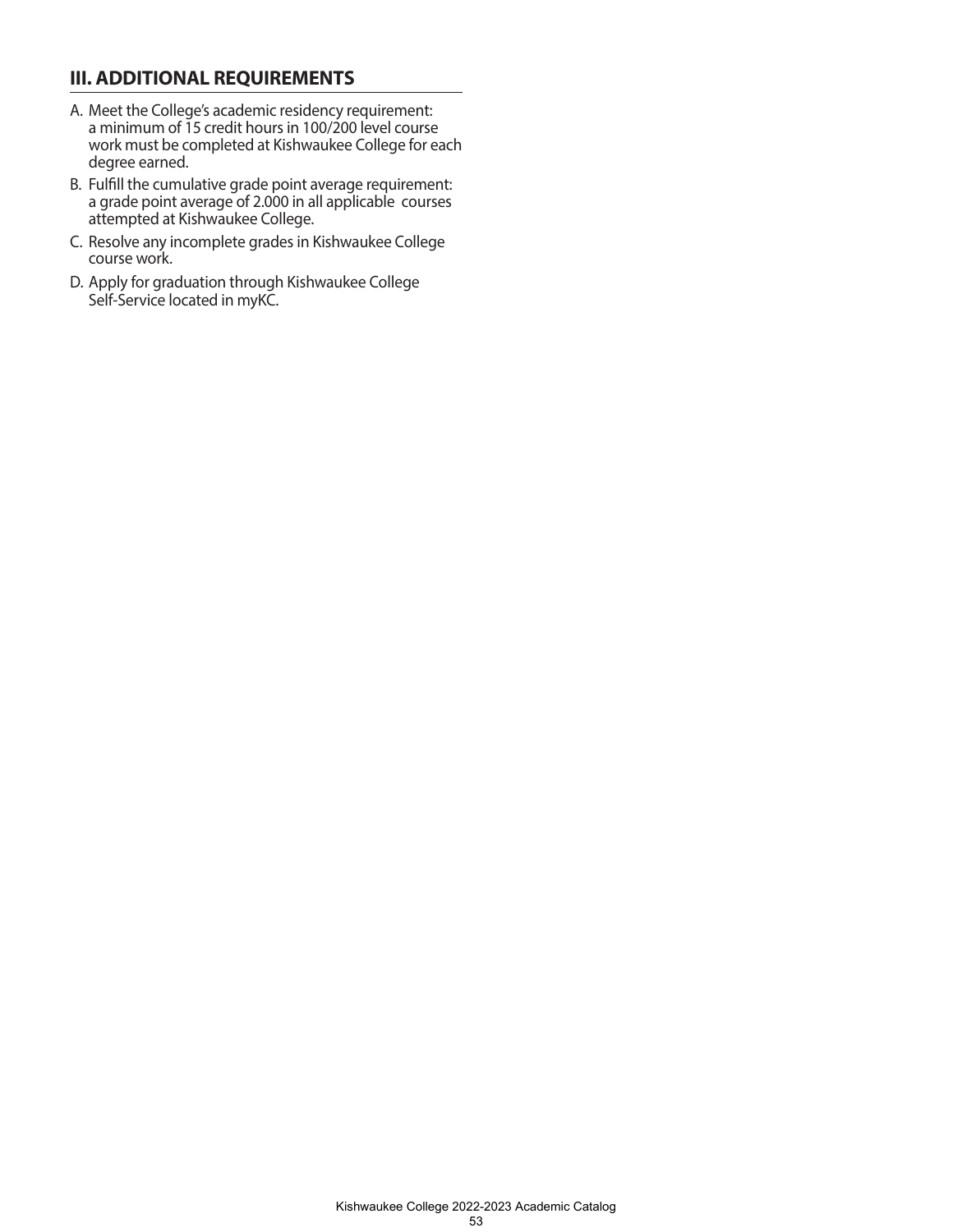### *Associate in General Studies*

### **Curriculum No. 350**

The Associate in General Studies (AGS) Degree is an individualized degree. In partnership with an academic advisor/counselor, AGS allows students to design their own associate degree plan that may include both transfer and occupational courses. This degree has a minimum of 21 general education requirements, thus allowing considerable flexibility in designing and pursuing a course of study that meets individualized learning goals. All students considering an AGS must meet with an academic advisor/counselor to determine suitability. The AGS is not a transfer degree and may not transfer to senior institutions. The AGS is not designed for transfer to a four-year college or university.

The general education requirements for the AGS may not fulfill the IAI (Illinois Articulation Initiative) General Education Core Curriculum guidelines. Some credits earned toward the AGS degree may transfer. Students should check with the receiving institution for specific transfer approval.

Transfer options for the degree as a whole are limited.

| <b>COMMUNICATION</b> (English and/or Communications) | (6)  |
|------------------------------------------------------|------|
| <b>SOCIAL SCIENCE</b>                                | (3)  |
| LIFE SCIENCE, PHYSICAL SCIENCE OR                    |      |
| <b>MATHEMATICS</b>                                   | (3)  |
| <b>FINE ARTS OR HUMANITIES</b>                       | (3)  |
| <b>COURSE FROM ANY OF THE GENERAL</b>                |      |
| <b>EDUCATION AREAS</b>                               | (3)  |
| <b>OCCUPATIONAL COURSE</b>                           | (2)  |
| <b>ELECTIVES</b>                                     | (37) |
|                                                      | (60) |

#### *General Education Core Curriculum Credential*

The General Education Core Curriculum (GECC) Credential is a set of core courses considered to be the foundation for a well-rounded education. It consists of a minimum of 37 credit hours from a set of courses from communications, mathematics, life and physical science, social sciences, and humanities and fine arts. Successful completion of the GECC Credential will provide students with a seamless transfer to any participating associate or bachelor's degree program. It is not a workforce certificate nor an industryrecognized credential.

The General Education Core Curriculum (GECC) is composed of all Illinois Articulation Initiative (IAI) approved general education courses. For specific course listings, see the listing of IAI General Education Core Curriculum courses. The IAI equivalent code is listed in the right-hand column.This list is periodically updated, but always check with an advisor for the most current information. Students are required to complete 37-41 credit hours in the areas of: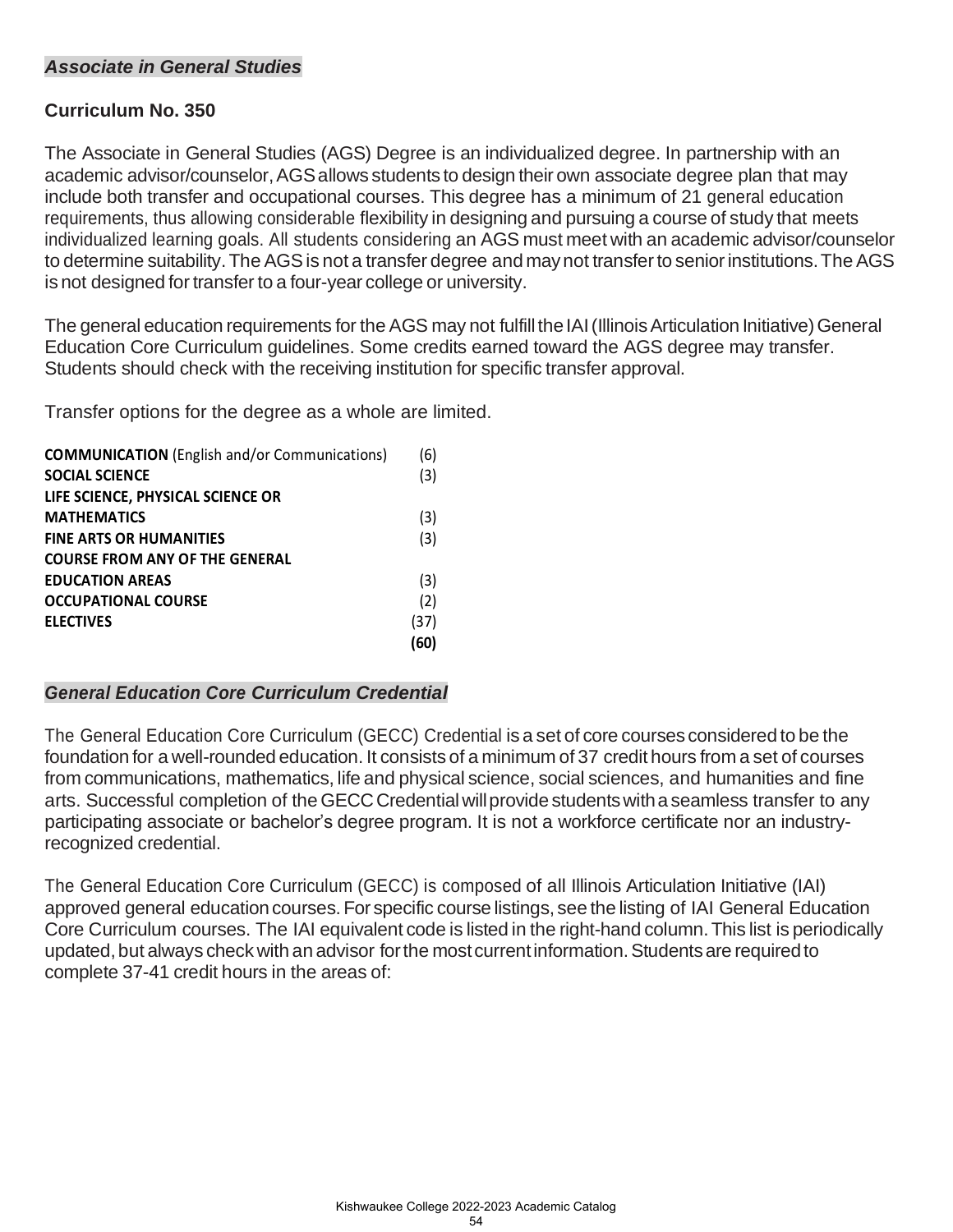## **General Education Core Curriculum Credential**

### **I. COMMUNICATION**

#### **9 CREDIT HOURS**

Including a two-course sequence in writing and one course in oral communications.

| ENG 103 Composition I         | (3) | C1900    |
|-------------------------------|-----|----------|
| <b>ENG 104 Composition II</b> | (3) | C1 901R  |
| COM 100 Oral Communication    | (3) | $C2$ 900 |

### **II. HUMANITIES & FINE ARTS**

#### **9 CREDIT HOURS**

Must include one course in humanities, one course in fine arts, and one in either humanities or fine arts.

#### **Humanities**

| <b>ENG 130 Introduction to Literature</b> | (3) | H <sub>3</sub> 900  |
|-------------------------------------------|-----|---------------------|
| ENG 205 Introduction to Shakespeare       | (3) | H <sub>3</sub> 905  |
| <b>ENG 206 Introduction to Fiction</b>    | (3) | H3 901              |
| <b>ENG 212 American Literature</b>        |     |                     |
| 1865 to Present                           | (3) | H3 915              |
| ENG 215 Children's Literature             | (2) | H <sub>3</sub> 918  |
| ENG 216 Introduction to Poetry            | (3) | H <sub>3</sub> 903  |
| <b>ENG 217 Introduction to Drama</b>      | (3) | H <sub>3</sub> 902  |
| ENG 283 Images of Women                   | (3) | H3 911D             |
| FRN 202 Intermediate French               | (3) | H <sub>1</sub> 900  |
| GER 202 Intermediate German               | (3) | H1 900              |
| HIS 144 Western Civilization to 1715      | (3) | H <sub>2</sub> 901  |
| HIS 145 Western Civilization since 1715   | (3) | H <sub>2</sub> 902  |
| World History to 1500                     | (3) | H <sub>2</sub> 906  |
| United States History to 1877             | (3) | H <sub>2</sub> 904  |
| United States History Since 1877          | (3) | H <sub>2</sub> 905  |
| History of Africa                         | (3) | H <sub>2</sub> 903N |
| HUM 217 World Mythology                   | (3) | H <sub>9</sub> 901  |
| Introduction to Philosophy                | (3) | H4 900              |
| Introduction to Logic                     | (3) | H4 906              |
| <b>World Religions</b>                    | (3) | H5 904N             |
| <b>Ethics</b>                             | (3) | H4 904              |
| SPA 202 Intermediate Spanish II           | (3) | H1 900              |
|                                           |     |                     |

#### **Humanities/Fine Arts**

| (These three courses can be either a humanities or fine arts) |     |               |  |
|---------------------------------------------------------------|-----|---------------|--|
| <b>ENG 286 Literature and Film</b>                            | (3) | <b>HF 908</b> |  |
| <b>HUM 119 Humanities: Historical Survey</b>                  | (3) | HF 900        |  |
| HUM 129 Humanities: Topical Survey                            | (3) | HF 901        |  |

### **Fine Arts**

| ART 282 Introduction to Visual Arts           | (3) | F2 900                         |
|-----------------------------------------------|-----|--------------------------------|
| ART 291 History of Art I Foundations          | (3) | F <sub>2</sub> 901             |
| ART 292 History of Art II Foundations         | (3) | F <sub>2</sub> 90 <sub>2</sub> |
| HUM 150 Introduction to Film Appreciation (3) |     | F2 908                         |
| MUS 130 Survey American Music                 | (3) | F1 904                         |
| MUS 220 Music Appreciation                    | (3) | F1 900                         |
| MUS 222 Exploring Non-Western                 |     |                                |
| <b>World Culture</b>                          | (3) | F1 903N                        |
| THE 203 Introduction to the Theatre           | (3) | F1 907                         |

### **III. MATHEMATICS**

#### **3-6 CREDIT HOURS**

| MAT 101 Topics in Mathematics            | (3) | M <sub>1</sub> 901                               |
|------------------------------------------|-----|--------------------------------------------------|
| MAT 202 Mathematics for                  |     |                                                  |
| <b>Elementary Teachers II</b>            | (3) | M <sub>1</sub> 903                               |
| MAT 208 Introductory Statistics          | (4) | M <sub>1</sub> 90 <sub>2</sub>                   |
| <b>MAT 210 Finite Mathematics</b>        | (3) | M <sub>1</sub> 906                               |
| <b>MAT 211 Calculus for Business</b>     |     |                                                  |
| and Social Sciences                      | (4) | M1 900-B                                         |
| <b>MAT 220 Business Statistics</b>       | (4) | M <sub>1</sub> 90 <sub>2</sub><br><b>BUS 901</b> |
| MAT 229 Calculus & Analytic Geometry I   | (5) | M1 900-1<br><b>MTH 901</b>                       |
| MAT 230 Calculus & Analytic Geometry II  | (5) | M1 900-2<br><b>MTH 902</b>                       |
| MAT 231 Calculus/Analytical Geometry III | (5) | M1 900-3<br>MTH 903                              |

### **IV. PHYSICAL AND LIFE SCIENCES**

#### **7-8 CREDIT HOURS**

Must include a course in life science and a course in physical science, and a lab corresponding to one of these courses.

#### **Physical Science**

| CHE 110 Basic Chemistry                 | (3) | P1 902         |
|-----------------------------------------|-----|----------------|
| CHE 111 Basic Chemistry Laboratory      | (1) | P1 902L        |
| CHE 150 Introductory Organic Chemistry  | (3) | P1 904         |
| CHE 151 Introductory Organic Chemistry  |     |                |
| Laboratory                              | (1) | P1 904L        |
| CHE 210 General Chemistry I             | (5) | P1 902L        |
|                                         |     | <b>CHM 911</b> |
| PHS 118 Physical Science Lab            | (1) | P9 900L        |
| PHS 119 Introduction Physical Science   | (3) | P9 900         |
| PHS 120 Introduction-Physical Geology   | (3) | P1 907         |
| PHS 130 Introduction to Astronomy       | (3) | P1 906         |
| PHY 150 Introductory Physics            | (3) | P1 900         |
| PHY 151 Introductory Physics Laboratory | (1) | P1 900L        |
| PHY 250 General Physics I               | (4) | P1 900L        |